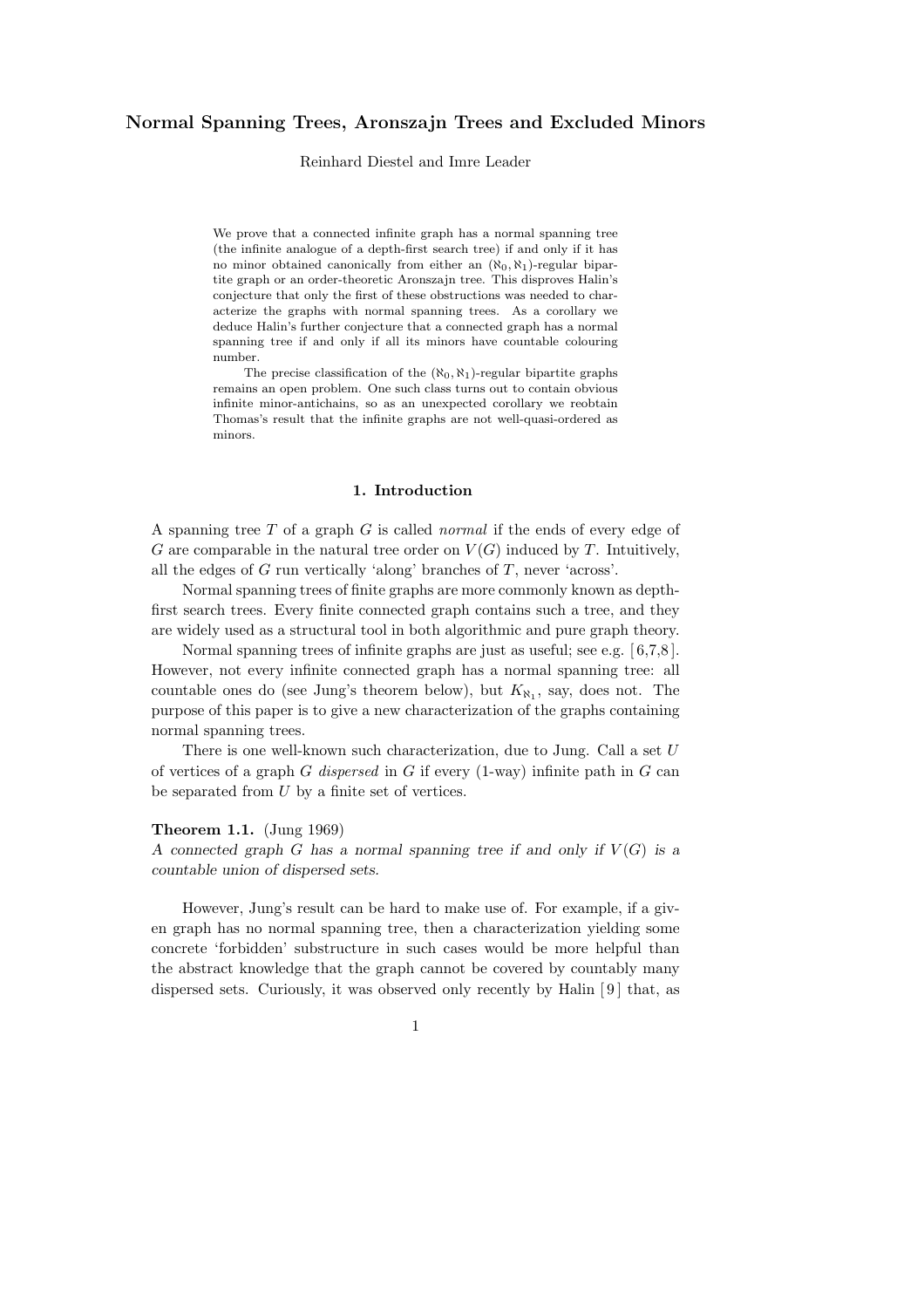an easy consequence of Jung's theorem, the class of graphs containing normal spanning trees can in principle be characterized by forbidden minors:

**Corollary 1.2.** *Every connected minor of a graph admitting a normal spanning tree also has a normal spanning tree.*

For completeness, we shall indicate in Section 3 how Corollary 1.2 follows from Jung's theorem. Interestingly, no direct proof appears to be known.

For an excluded-minor characterization of the graphs with normal spanning trees we would ideally try to compile a list (up to minor-equivalence) of all minor-minimal connected graphs not admitting a normal spanning tree, and prove that every other such graph contains one of these minimal ones as a minor. As things stand, however, we do not even know whether a minor-minimal graph without a normal spanning tree exists.

Yet there are 'types'of minors that seem to appear in every graph without a normal spanning tree. One such type is the following. Call a graph overloaded if it has uncountably many vertices each joined by infinitely many edges to some fixed countable set. It is not difficult to see that overloaded graphs cannot have normal spanning trees (see Section 3), and all known examples of graphs without normal spanning trees have overloaded minors.

Halin [9] conjectured that a connected graph has a normal spanning tree if and only if it has no overloaded minor. As we shall see, however, one needs another type of forbidden minor: there are connected graphs obtained from certain order-theoretic Aronszajn trees that have no normal spanning tree and no overloaded minor either. But these are all the obstructions needed: as our main result, we shall prove that every connected graph with no minor of either of these two types has a normal spanning tree.

We remark that we have not been able to classify either of the above two types of graphs up to minor-equivalence. In particular, although we shall present some minor-incomparable (and possibly minor-minimal) examples of overloaded graphs, we do not have a complete list of such graphs. This, or the related problem of classifying the  $(\aleph_0, \aleph_1)$ -regular bipartite graphs, seems to us to be a natural and interesting open problem.

Halin's conjecture would have implied that a connected graph has a normal spanning tree if and only if all its minors have countable colouring number. With some foresight, Halin [9] made this consequence a separate conjecture, and it will indeed follow easily from our main result.

Our paper is organized as follows. In Section 2 we briefly run through those of our terms that are not standard graph-theoretic terminology. In Section 3 we recall the contruction of normal spanning trees for countable connected graphs and look at some examples of graphs without a normal spanning tree; these will lead naturally to the formulation of our characterization theorem mentioned informally above. In Section 4 we review some tools from the theory of simplicial decompositions of infinite graphs that will be needed in the proof of our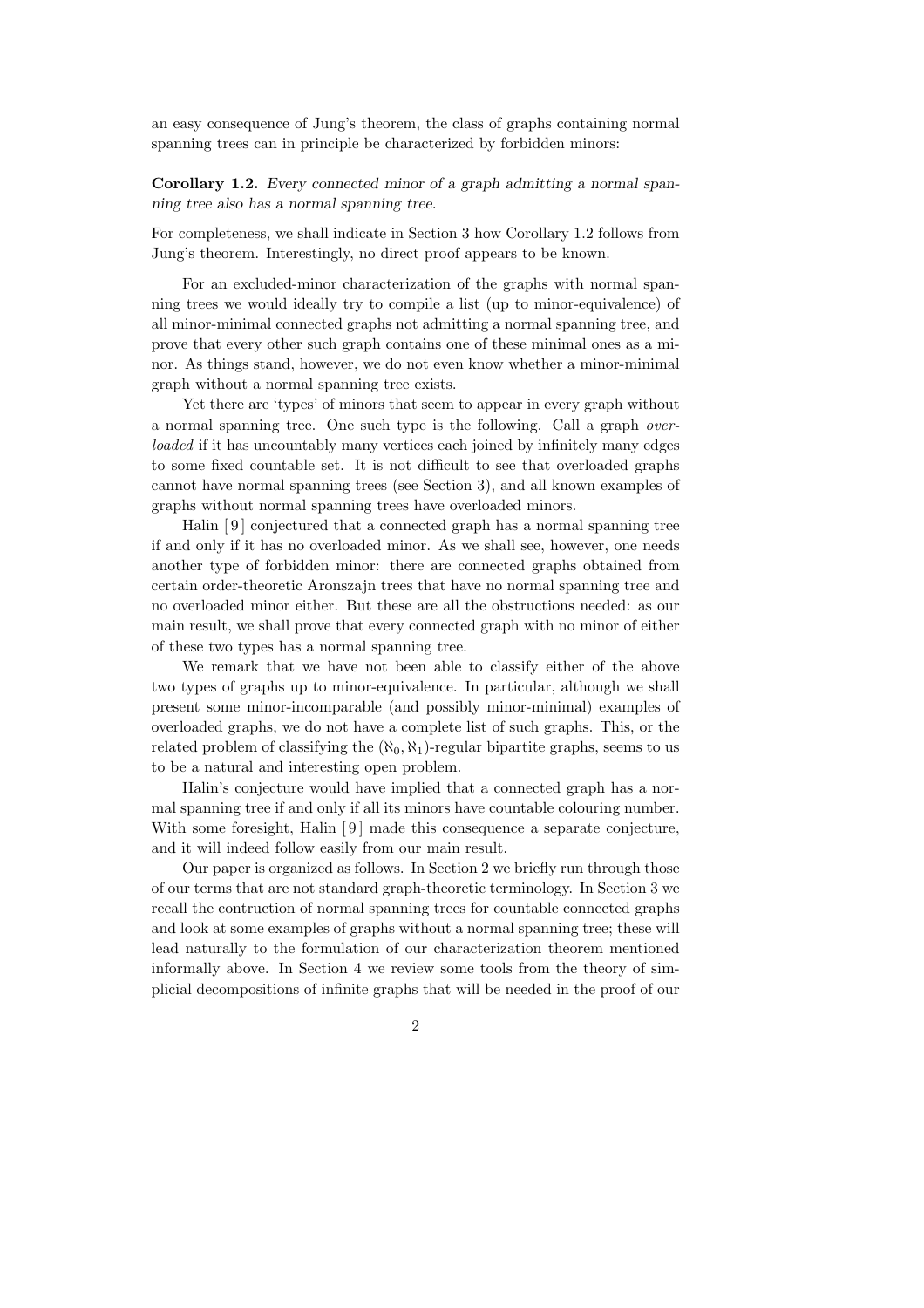theorem; the proof itself is presented in Section 5. In Section 6 we construct a graph of Aronszajn-tree type that has no overloaded minor. Together with the fact that no (minimal) overloaded graph has a minor of Aronszajn-tree type, this shows that both types of excluded minor in our characterization are really needed. In Section 7 we prove Halin's second conjecture mentioned above. Our preliminary results towards a possible classification of overloaded graphs are presented in Section 8, where we exhibit two natural minor-incomparable examples of overloaded graphs. In Section 9, finally, we observe that one of these examples gives rise to a class of  $2^{2^{\kappa_0}}$  minor-incomparable graphs of order  $2^{\aleph_0}$ (assuming CH).

#### **2. Definitions and basic facts**

We assume that the reader is familiar with standard graph-theoretic concepts and notation, eg. as defined in  $[4]$ , but we assume no knowledge of set theory other than the most basic concepts (such as ordinal induction). We assume only the usual axioms of set theory (ZFC). For the construction of one of our examples in Section 8 we need the continuum hypothesis (CH), and we shall say so at the time.

A ray is a 1-way infinite path. Two rays in a graph *G* are equivalent if no finite set of vertices separates them in *G*.

When *G*, *H* are graphs, we write  $H \preccurlyeq G$  to express that *H* is a *minor* of *G*. This means that with every vertex  $x \in H$  we can associate a (possibly infinite) connected set  $V_x \subseteq V(G)$ , called the *branch set* of *x*, so that these sets  $V_x$  are disjoint for different *x* and *G* contains a  $V_x - V_y$  edge whenever *xy* is an edge of *H*.

If *T* is a (graph-theoretic) tree with root *r*, we write  $x \leq y$  for vertices  $x, y \in T$  if *x* lies on the unique  $r-y$  path in *T*. This is a partial ordering on  $V(T)$ ; see [ 4 ] for a summary of some elementary properties.

A partially ordered set  $(T, \leqslant)$  is called an *order tree* if all its subsets of the form  $[t] = [t]_T := \{ t' | t' \leq t \}$  are well-ordered chains and  $[t] \cap [t'] \neq \emptyset$  for any  $t, t' \in T$ . (Similarly, we write  $\lfloor t \rfloor = \lfloor t \rfloor_T := \{ t' \mid t' \geq t \}.$ ) Note that an order tree has a unique minimal element, which is less than every other element. Our earlier partial ordering on the vertex set of a rooted graph-theoretic tree is an order tree in this sense.

Let  $T$  be an order tree. A maximal chain in  $T$  is called a *branch* of  $T$ ; note that every branch inherits a well-ordering from *T*. The height of *T* is the supremum of the order types of its branches. The *height* of a point  $t \in T$  is the order type of  $\lceil t \rceil^{\circ} := \lceil t \rceil \setminus \{ t \}.$  The set  $T^{\alpha}$  of all points at height  $\alpha$  is the  $\alpha$ th level of *T*, and we write  $T^{<\alpha} := \bigcup \{ T^{\beta} \mid \beta < \alpha \}.$ 

The intuitive interpretation of a tree order as expressing height will also be used informally. For example, we may say that  $t$  is above  $t'$  if  $t > t'$ , call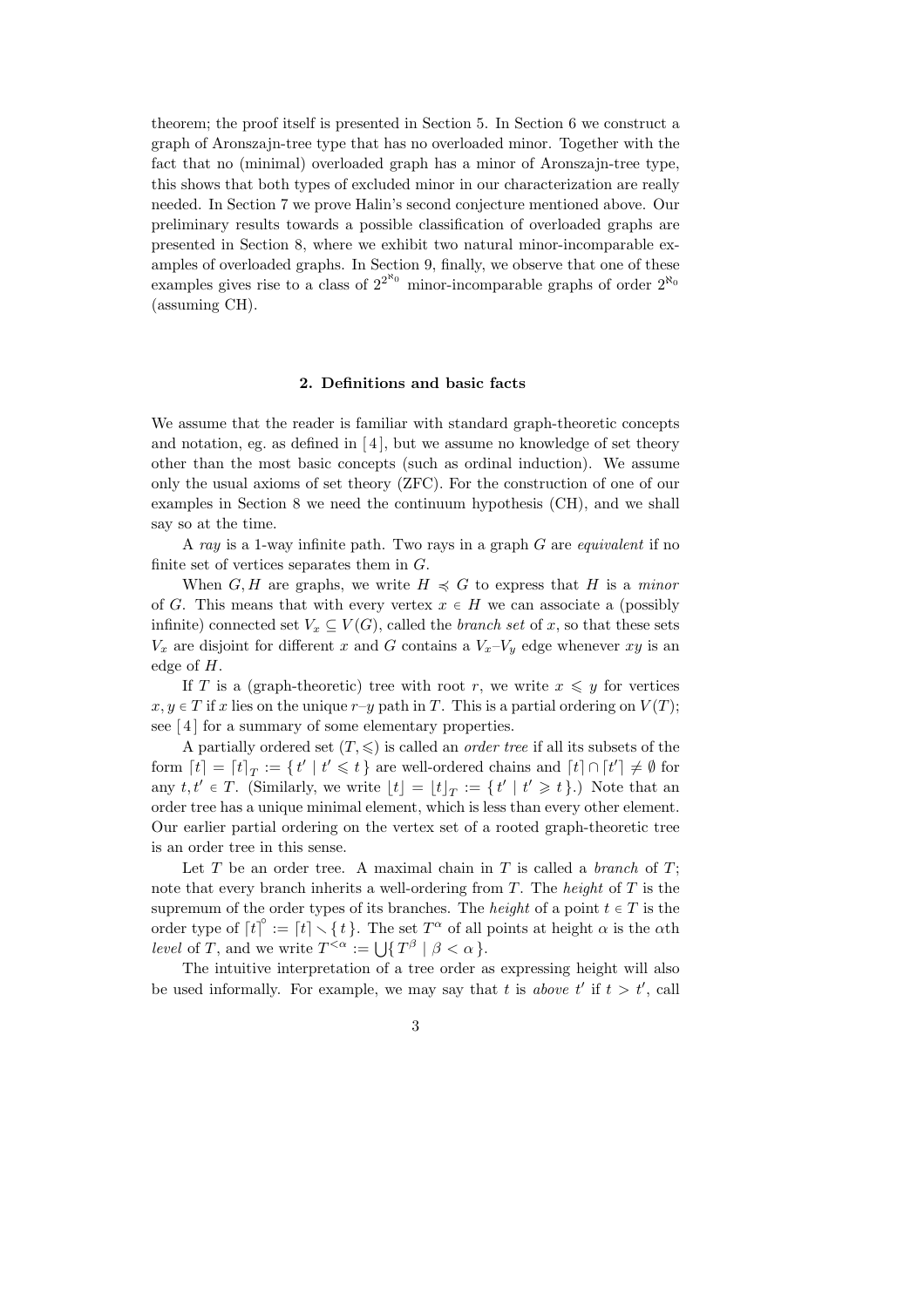$[X] = [X]_T := \bigcup \{ [x] : x \in X \}$  the *down-closure* of  $X \subseteq T$ , or say that *X* is down-closed if  $X = [X]$ . For a branch *B* of *T*, we say that *X* has unbounded *B*-height if  $[X] \cap B \supseteq B$ .

If  $t < t'$ , we write  $[t, t']$  for  $[t] \cap [t']$ , and call this set a (closed) *interval* in *T*. (Open and half-open intervals in *T* are defined analogously.) A subset of *T* that is an order tree under the ordering induced by *T* is a subtree of *T* if along with any two comparable points it contains the interval in *T* between them. If  $t < t'$  but there is no point between  $t$  and  $t'$ , we call  $t'$  a successor of *t* and *t* the *predecessor* of *t'*; if *t* is not a successor of any point it is called a limit.

We say that an order tree *T* is *normal* in a graph *G* if  $V(G) = T$  and the two ends of any edge of *G* are comparable in *T*. We call *G* a *T*-graph if *T* is normal in *G* and the set of lower neighbours of any point *t* other than the root either consists of its predecessor (if *t* is a successor in *T*) or else is a chain with supremum *t* and of order type the cofinality of  $\lceil t \rceil^{\circ}$ . (In the *T*-graphs we shall consider, all limit points will have countable height, so their neighbourhoods will be  $\omega$ -chains.) Note that if *G* is a *T*-graph then every interval  $[t, t']$  in *T* (and hence every subtree of *T*) is connected in *G*, because only *t* can be a minimal element of any of its components.

A filter on a set *A* is a non-empty set *F* of subsets of *A* such that  $\emptyset \neq \mathcal{F}$ , any superset of an element of  $\mathcal F$  is in  $\mathcal F$ , and  $\mathcal F$  is closed under finite intersection. A maximal filter on  $A$  is an *ultrafilter* on  $A$ . If  $U$  is an ultrafilter on *A* and  $A' \subseteq A$ , then exactly one of  $A'$  and  $A \setminus A'$  is an element of U. A principal ultrafilter U on A is one for which there exists an  $a \in A$  such that  $U = \{ A' \subseteq A \mid a \in A' \}.$  Note that if U is a non-principal ultrafilter then for every finite subset of  $A$  there is an element of  $U$  disjoint from it. Nonprincipal ultrafilters exist by Zorn's Lemma; indeed every maximal filter on N that extends the filter of all cofinite subsets of  $N$  is non-principal. See [2] for more details on ultrafilters.

Finally, we shall need the following simple version of Fodor's Lemma [ 10 ].

**Lemma 2.1.** *If*  $f: \omega_1 \to \omega_1$  *is a function satisfying*  $f(\alpha) < \alpha$  *for all non-zero*  $\alpha \in \omega_1$ , then *f* is constant on some uncountable subset of  $\omega_1$ .

**Proof.** Suppose not. Then for each  $\alpha \in \omega_1$  there is a  $\beta = \beta(\alpha)$  such that  $f(\gamma) \geq \alpha$  for all  $\gamma \geq \beta$ . Now put  $\alpha_1 = 1$  (say), and for  $n = 2, 3, \ldots$  let  $\alpha_n = \beta(\alpha_{n-1})$ . Then  $\alpha := \sup \alpha_n$  has  $f(\alpha) \ge \alpha_n$  for all *n*, and hence  $f(\alpha) \ge \alpha$ ; a contradiction.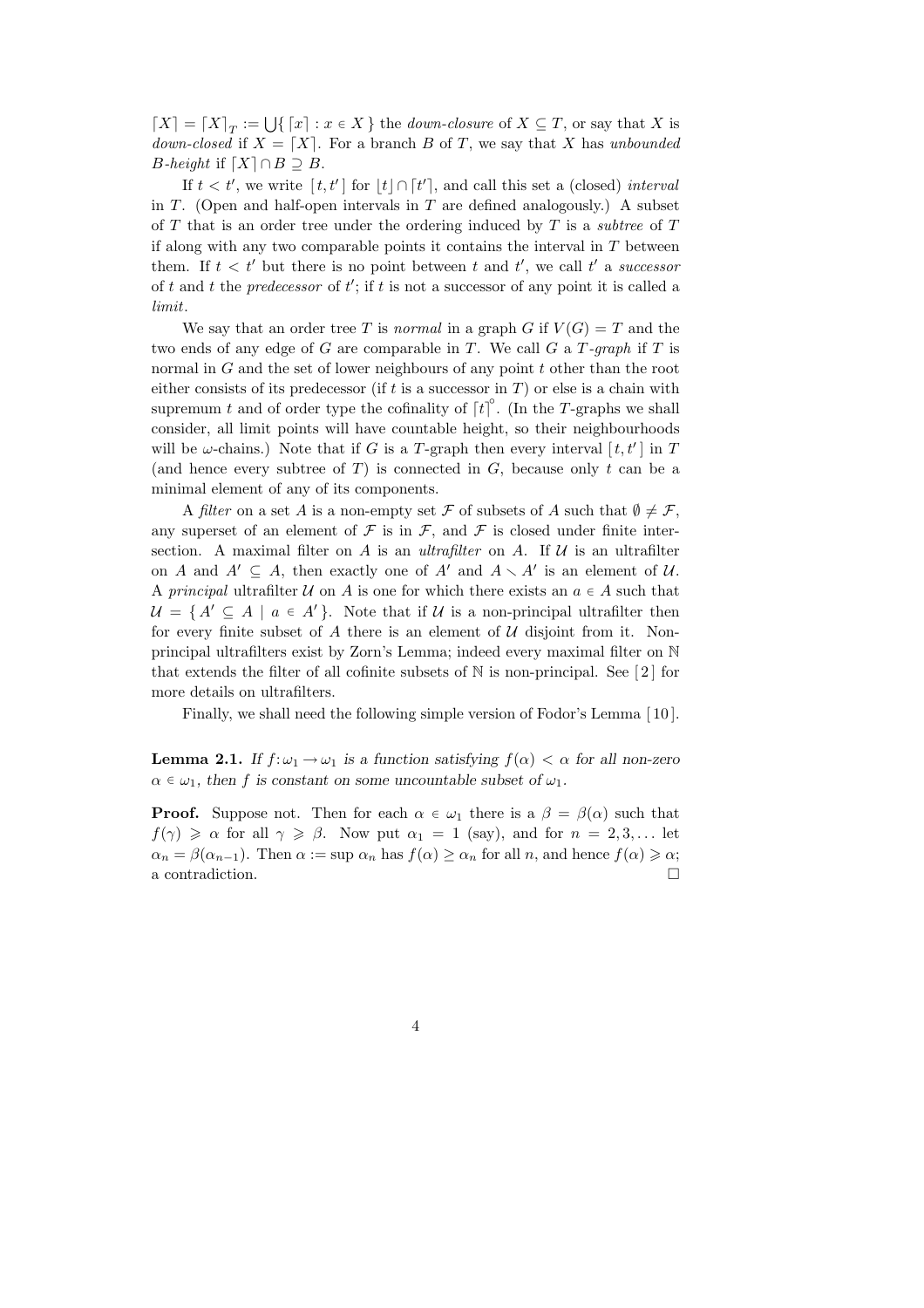### **3. Examples and statement of main result**

Our aim is to characterize the graphs that have a normal spanning tree. Before we look at various examples of graphs that contain no such tree, recall that, by Jung's Theorem, countable connected graphs do have normal spanning trees. We shall need a slight strengthening of this fact later, so let us indicate a direct proof.

**Proposition 3.1.** Let *G* be a countable connected graph, and let  $v_1, \ldots, v_n$ *be a finite path in G. Then G has a normal spanning tree with root*  $v_1$  *in which*  $v_{i+1}$  *is a successor of*  $v_i$  *for all*  $i = 1, \ldots, n-1$ *.* 

**Proof.** Let  $v_1, v_2, \ldots$  be an enumeration of  $V(G)$ . Let  $T_1$  be the path  $v_1 \ldots v_n$ . Assume inductively that, for some  $i \in \mathbb{N}$ , we have constructed a finite tree  $T_i \subseteq G$  with root  $v_1$  that contains  $v_1, \ldots, v_i$  and has the property that for every component *C* of  $G - T_i$  the set  $N(C)$  of neighbours of *C* on  $T_i$  is a chain in  $T_i$ . Let *j* be minimal such that  $v_j \notin T_i$ , let *C* be the component of  $G - T_i$  containing  $v_i$ , and let *t* be the maximum of the chain  $N(C)$  in  $T_i$ . Let  $P = t...v_j$  be a path whose only vertex in  $T_i$  is  $t$ , and put  $T_j := T_i \cup P$ . As is easily checked, the (nested) union of all the trees  $T_i$  constructed in this way is a normal spanning tree of *G* with root  $v_1$ .

For completeness, we now indicate how Jung's theorem implies that connected minors of graphs with normal spanning trees again have a normal spanning tree. The reader is encouraged to skip the proof, which is no more than a straightforward application of the definitions involved.

**Proof of Corollary 1.2** (Sketch). If *H* is a minor of *G* and  $U \subseteq V(G)$  is a dispersed set of vertices in *G*, then the set *W* of all vertices of *H* whose branch set meets *U* is dispersed in *H*: any ray  $R \subseteq H$  has a ray of *G* contained in the union of the branch sets of its vertices, and if this latter ray in *G* is separated from *U* by the finite set *S*, then the finite set of vertices of *H* whose branch set meets *S* separates *R* from *W* in *H*. Hence if *G* is a countable union of dispersed sets then so is  $H$ , and the assertion follows from Theorem 1.1.  $\Box$ 

Let us now look at some connected graphs that have no normal spanning tree. The prime example is, of course, the complete graph  $K_{\aleph_1}$ : since every two vertices would have to be comparable, any order tree normal in  $K_{\aleph_1}$  would consist of a single chain and could not be a graph-theoretic tree.

For more subtle examples, we need the following two easily verified properties of normal trees. (See  $\lceil 1 \rceil$  or  $\lceil 8 \rceil$  for proofs.)

**Lemma 3.2.** *Let T be an order tree that is normal in a graph G, and let*  $x, y \in T$ .

- (i) If  $x, y$  are incomparable in  $T$ , then  $\left[x\right]^\circ \cap \left[y\right]^\circ$  separates  $x$  from  $y$  in  $G$ .
- (ii) *Every ray in G* meets some branch of *T* infinitely often.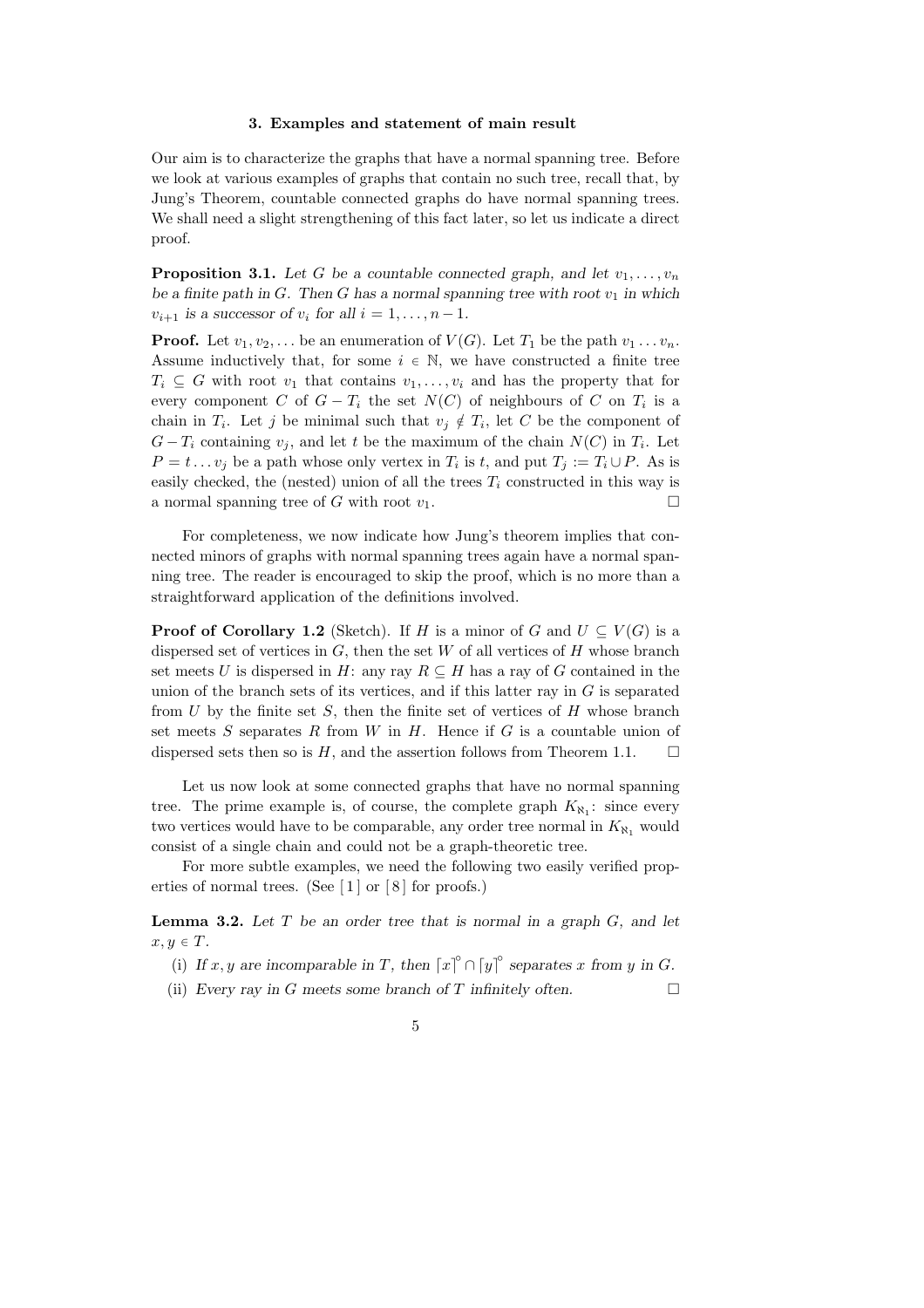Now if *T* is a normal spanning tree of *G*, then by (i) any two branches of *T* are separated in *G* by their finite intersection. Hence two rays whose branches in (ii) differ cannot be equivalent: they would have tails in different components of *G* minus the finite intersection of those branches. Thus, no graph with a normal spanning tree can have uncountably many disjoint equivalent rays, as these would all meet the same countable branch.

Our first non-trivial example of a connected graph with no normal spanning tree, then, is the cartesian product of an uncountable star with a ray a graph that certainly contains uncountably many disjoint equivalent rays. (In fact, it is easy to check that any two rays in this graph are equivalent.)

However, the above example can easily be simplified: just contract each copy of the original ray that corresponds to a leaf of the star, and delete the edges of the central ray. The graph *G* obtained is a  $K_{\aleph_0, \aleph_1}$ , and this, too, has no normal spanning tree. Indeed, any such tree *T* has only countably many levels, and hence has a level  $T^n$  containing uncountably many vertices from the uncountable class *B* of *G*. Each of these vertices *b* has infinitely neighbours in the countable class *A*, but at most *n* of these can lie below it. So every *b* has neighbour *a* above it. As the *b* are pairwise incomparable, their upper neighbours *a* are pairwise distinct, which contradicts the fact that *A* is countable.

Note that in the above proof the only properties of *G* used were the sizes of *A* and *B* and the degrees of the vertices in *B*. Let us call an arbitrary bipartite graph  $(A, B)$  an  $(\aleph_0, \aleph_1)$ -graph if  $|A| = \aleph_0$  and  $|B| = \aleph_1$  and every vertex in *B* has infinite degree. (Thus, a graph is overloaded if and only if it contains an  $(\aleph_0, \aleph_1)$ -graph as a subgraph.) We remark in passing that deleting all the vertices of countable degree from *A* and all their neighbours from *B* yields another  $(\aleph_0, \aleph_1)$ -graph in which every vertex in *A* has uncountable degree.

We have thus reobtained Halin's [9] observation:

#### **Proposition 3.3.** *No overloaded graph has a normal spanning tree.*

The following observation shows that, as a 'type' of graphs, the  $(\aleph_0, \aleph_1)$ graphs are minimal among the graphs not containing normal spanning trees.

**Proposition 3.4.** *Every connected minor of an*  $(\aleph_0, \aleph_1)$ *-graph is either itself overloaded or contains a normal spanning tree.*

**Proof.** Let  $G = (A, B)$  be an  $(\aleph_0, \aleph_1)$ -graph, and let  $H \preccurlyeq G$  be connected. Let  $A'$  denote the set of vertices of  $H$  whose branch set meets  $A$ , let  $B'$  be the set of those vertices of  $H - A'$  that have infinitely many neighbours in  $A'$ , and let  $B'' := V(H) \setminus (A' \cup B')$ . Note that  $B' \cup B''$  is an independent set in  $H$ , with singleton branch sets in  $B$ . If  $B'$  is uncountable, then  $(A', B')$  is an  $(\aleph_0, \aleph_1)$ -subgraph of *H*, so *H* is overloaded.

So let us assume that *B'* is countable. For every finite set  $F \subseteq A'$  let  $B''(F)$  consist of those points in  $B''$  whose neighbourhood is precisely *F*. Since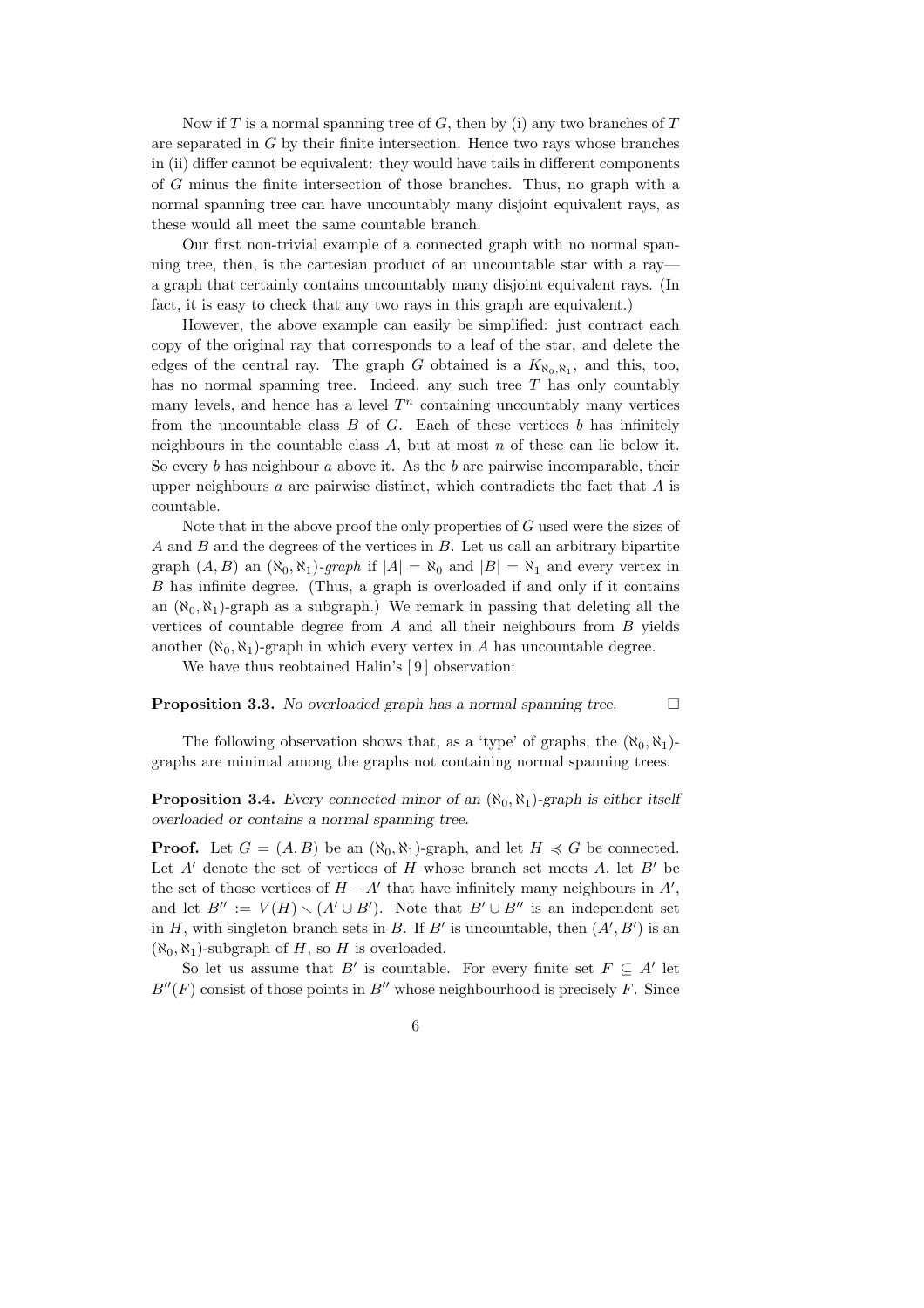*A*' is countable, there are only countably many such sets  $B''(F)$ , and together with the singleton sets consisting of elements of  $A' \cup B'$  they form a partition of  $V(H)$  into countably many dispersed sets. By Jung's theorem,  $H$  thus has a normal spanning tree.

In Section 8, we shall study  $(\aleph_0, \aleph_1)$ -graphs more closely; they will turn out to show some perhaps unexpected degree of variety. As for now, let us mention just one natural example of an  $(\aleph_0, \aleph_1)$ -graph that looks essentially different from a  $K_{\aleph_0,\aleph_1}$ . Let  $T_2$  be the order tree of height  $\omega+1$  in which every point of finite height has exactly two successors and above every branch of  $T_2^{\leq \omega}$  there is exactly one point in  $T_2^{\omega}$ . We shall call the down-closure of any uncountable subset *X* of  $T_2^{\omega}$  a *binary tree with tops*, the *tops* themselves being the points in *X*. Now if *T* is a binary tree with  $\aleph_1$  tops then any *T*-graph clearly contains an  $(\aleph_0, \aleph_1)$ -graph with vertex classes  $T^{\lt \omega}$  and  $T^\omega$ ; we shall call any such graph an  $(\aleph_0, \aleph_1)$ -graph of *binary type*.

Are there any connected graphs without a normal spanning tree that have no overloaded minor? Good candidates for such graphs might seem to be the  $\omega_1$ -graphs (where  $\omega_1$  is viewed as an order tree). Indeed in any normal spanning tree of an uncountable graph *G* there is a point *t* with uncountably many successors, and by Lemma 3.2 the finite set  $[t]$  separates these pairwise in *G*. But if *G* is an  $\omega_1$ -graph then a finite separator can leave only finitely many components, because intervals in  $\omega_1$ -graphs are connected.

So an  $\omega_1$ -graph cannot have a normal spanning tree. And neither can it itself be overloaded, i.e. have an  $(\aleph_0, \aleph_1)$ -subgraph  $(A, B)$ : since A is countable, all but countably many of the vertices in *B* would lie above  $\alpha := \sup A$ , and vertices above  $\alpha$  have only finitely many neighbours below it. (Recall the definition of a *T*-graph.)

However,  $\omega_1$ -graphs do contain overloaded minors, and far more:

# **Proposition 3.5.** *Every*  $\omega_1$ -graph *G* has a  $K_{\aleph_1}$ -minor.

**Proof.** Note first that *G* has uncountably many vertices  $v_\alpha$  ( $\alpha < \omega_1$ ) of uncountable degree: these can be found inductively by applying Lemma 2.1 (our weak version of Fodor's Lemma) to final segments of  $\omega_1$ , using the fact that every vertex above a point  $\alpha < \omega_1$  has a lower neighbour above or equal to  $\alpha$ . Using (some of) the vertices  $v_{\alpha}$  as branch vertices, we can now build a topological  $K_{\aleph_1}$  minor of *G* inductively in  $\omega_1$  steps, at each step adding a new branch vertex  $v_\alpha$  and joining it to the previously selected  $v_\beta$  one by one, linking a sufficiently high neighbour *x* of *v<sup>β</sup>* to a sufficiently high neighbour *y* of  $v_{\alpha}$  by a path in [  $x, y$  ].

Thus if we are looking for a *T*-graph *G* that has no overloaded minor, then *T* must not contain uncountable chains. If we assume further that *T* has no point with uncountably many successors (an assumption clearly desirable since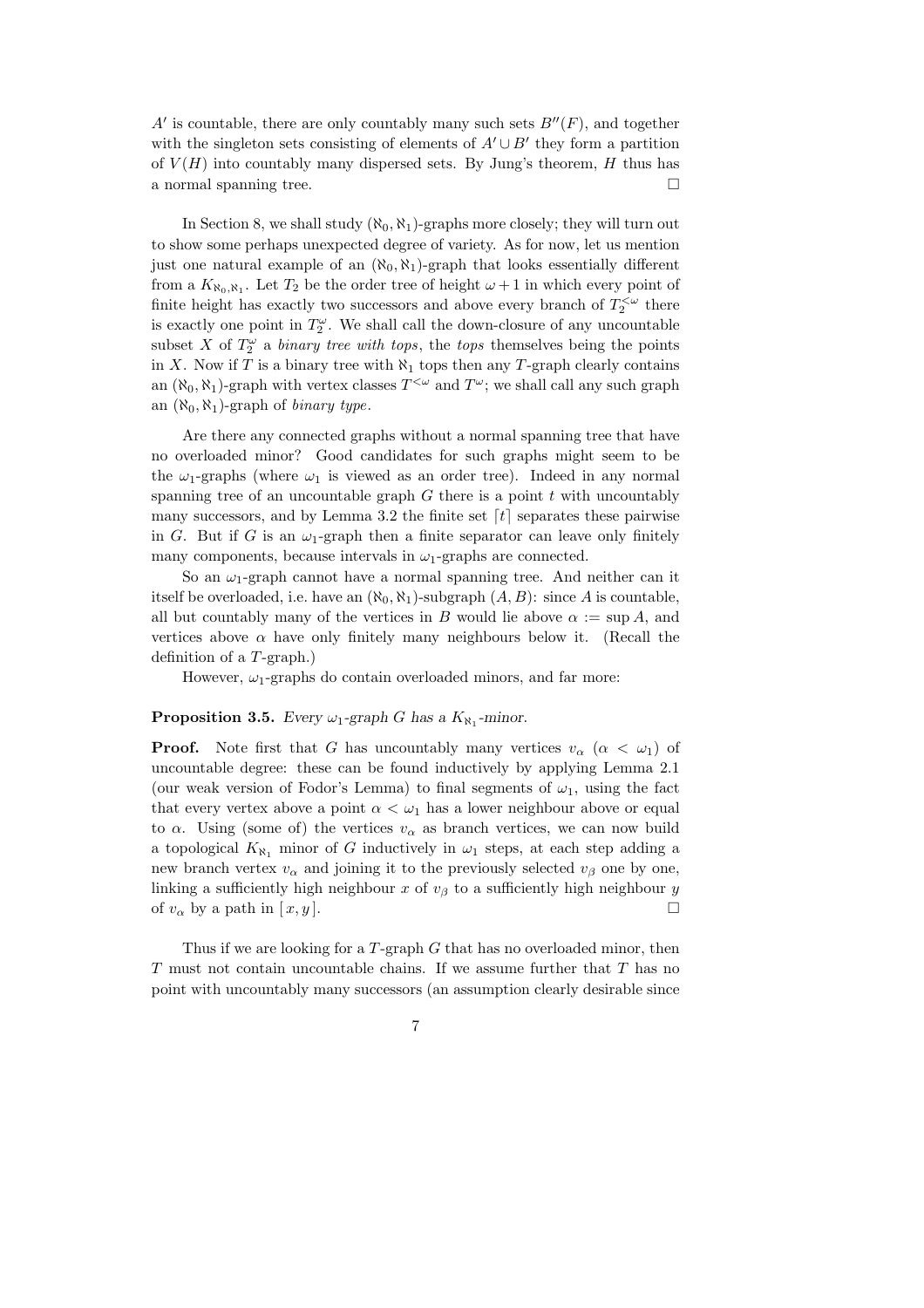we wish to keep *G* 'small'—ideally, minor-minimal without a normal spanning tree), it follows that every level of *T* must be countable: if  $T^{\alpha}$  were the first uncountable level, then  $\alpha$  would be a limit ordinal, and  $G$  would contain an  $(\aleph_0, \aleph_1)$ -graph with vertex sets  $T^{\leq \alpha}$  and  $T^{\alpha}$ .

So we are looking for *T*-graphs where *T* is an uncountable order tree whose branches and levels are all countable. Such trees are called Aronszajn trees, and they are not entirely trivial to construct; the first one was found by Aronszajn, see [14]. Note that all Aronszajn trees have height  $\omega_1$  and order  $\aleph_1$ . We refer the reader to Jech [10] for general background.

Despite the two restrictions on *T*, such *T*-graphs are still too large to have normal spanning trees:

**Proposition 3.6.** *Let T be an Aronszajn tree, and let G be a T-graph. Then G has no normal spanning tree.*

**Proof.** If *G* has a normal spanning tree, then some point *t* in it has uncountably many successors, and  $G - [t]$  has uncountably many components (Lemma 3.2). Let  $\alpha < \omega_1$  be such that  $\lceil t \rceil \subset T^{\leq \alpha}$ . Since *T* is an Aronszajn tree, both  $T^{\leq \alpha}$ and  $T^{\alpha}$  are countable. Since *G* is a *T*-graph, any component of  $G - [t]$  not meeting  $T^{<\alpha}$  has the form  $\lfloor t' \rfloor$  for some  $t' \in T^{\alpha}$ . So  $G - \lceil t \rceil$  has only countably many components, a contradiction.

Like  $\omega_1$ -graphs, Aronszajn-tree graphs (that is, *T*-graphs with *T* an Aronszajn tree) cannot themselves be overloaded. But can they have overloaded minors?

Some certainly do. Indeed, let *T* be any Aronszajn tree, and let *G* be any *T*-graph. Let  $t \in T^{\omega}$  be such that  $|t|$  is uncountable, and let  $a_1 < a_2 < \dots$  be the points below  $t$ . We shall add some edges to  $G$  in such a way that  $G$  remains a *T*-graph but acquires a  $K_{\aleph_0, \aleph_1}$  minor  $(A, B)$  for which  $\{a_1\}, \{a_2\}, \ldots$  are the branch sets of the vertices in *A*. Let us construct the (countable) branch sets  $X_{\alpha} \subseteq T$  of the vertices  $b_{\alpha} \in B$  inductively for all  $\alpha < \omega_1$ , and add edges from *X*<sup>*α*</sup> to all the *a<sub>i</sub>* at the same time. Let  $\alpha < \omega_1$  be given, and assume that  $X_\beta$ has been defined for every  $\beta < \alpha$ . Let  $\gamma < \omega_1$  be large enough that  $X_\beta \subseteq T^{\leq \gamma}$ for every  $\beta < \alpha$ , and pick a point  $s > t$  at level  $\gamma$ . Then pick distinct limits  $t_1, t_2, \ldots$  above *s*, add all the edges  $t_i a_i$  ( $i \in \mathbb{N}$ ), and let

$$
X_{\alpha} := \lfloor s \rfloor \cap \bigcup \big\{ \lceil t_i \rceil : i \in \mathbb{N} \big\}.
$$

Note that  $X_{\alpha}$  is connected in *G*, that at most one down-edge is added at each limit in *T*, and no down-edges are added at successors. So when the construction is complete we have  $K_{\aleph_0, \aleph_1} \preccurlyeq G$ , and *G* is still a *T*-graph.

In general, however, it turns out that Aronszajn-tree graphs need not have overloaded minors. As our second main result, we shall construct such an Aronszajn-tree graph in Section 6.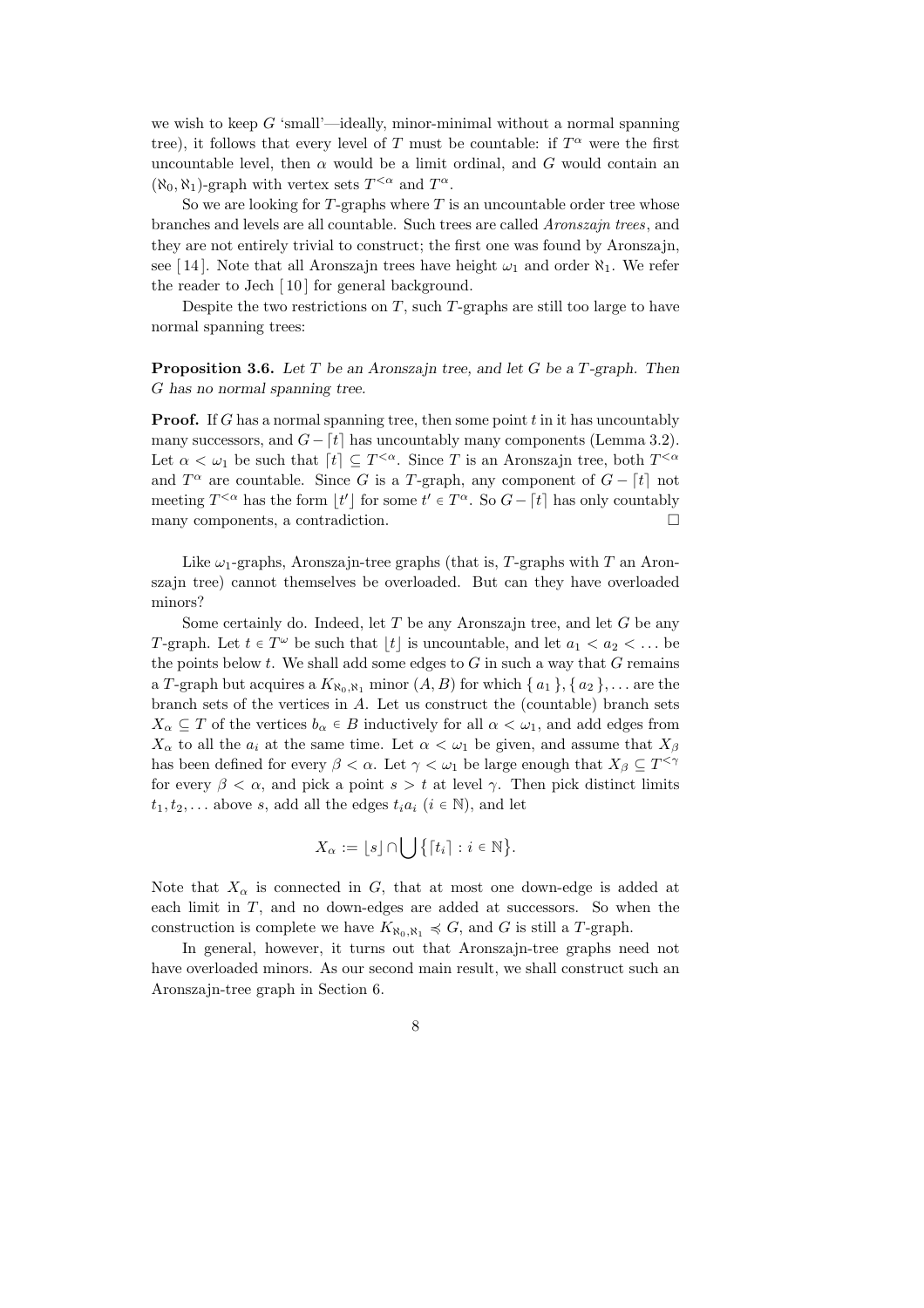Conversely, it is easy to see that  $(\aleph_0, \aleph_1)$ -graphs do not contain Aronszajntree graphs as minors (Proposition 6.1). So we have found two types of connected graphs that have no normal spanning trees and do not, in general, have a minor of the other type:  $(\aleph_0, \aleph_1)$ -graphs and Aronszajn-tree graphs. Our main result is that these are all we need in order to characterize the graphs without a normal spanning tree:

**Theorem 3.7.** *A connected graph has a normal spanning tree if and only if it contains neither an*  $(\aleph_0, \aleph_1)$ -graph nor an Aronszajn-tree graph as a minor.

We shall prove this theorem in the following two sections.

### **4. Simplicial decompositions**

Let *G* be a graph,  $\sigma > 0$  an ordinal, and for each  $\lambda < \sigma$  let  $B_\lambda$  be an induced subgraph of *G*. The family  $F = (B_{\lambda})_{\lambda < \sigma}$  is called a *simplicial decomposition* of *G* if the following three conditions hold:

- $(S1)$   $G = \bigcup_{\lambda < \sigma} B_{\lambda};$
- (S2) every  $S_{\mu} := B_{\mu} \cap \bigcup_{\lambda \leq \mu} B_{\lambda}$  is a complete graph  $(0 < \mu < \sigma);$
- (S3) no  $S_{\mu}$  contains  $B_{\mu}$  or any other  $B_{\lambda}$   $(0 \le \lambda \le \mu \le \sigma)$ .

The subgraphs  $B_\lambda$  are the *parts* of this decomposition.

For every vertex  $v \in G$  we let  $\lambda(v)$  denote the minimal  $\lambda$  for which  $v \in B_{\lambda}$ . For  $X \subseteq V(G)$  we put  $\Lambda(X) := \{\lambda(x) \mid x \in X\}$ . Thus, the vertices x with  $\lambda(x) = \mu$  are precisely those in  $B_\mu \setminus S_\mu$ . *F* will be called *coherent* if, for each  $\mu < \sigma$ ,  $B_{\mu} \setminus S_{\mu}$  is connected,  $S_{\mu} \neq \emptyset$  if  $\mu > 0$ , and every vertex of  $S_{\mu}$  has a neighbour in  $B_\mu \setminus S_\mu$ .

The *decomposition tree*  $(T_F, \leqslant)$  associated with *F* is the order tree on *F* defined recursively as follows. Let  $\mu < \sigma$  be given, and assume that  $\leq$  has been defined for all pairs  $(B_{\lambda}, B_{\lambda})$  with  $\lambda, \lambda' < \mu$ . For each  $\lambda < \mu$ , let

$$
B_{\lambda} < B_{\mu} \quad \text{if } B_{\lambda} \leqslant B_{\lambda(s)} \text{ for some } s \in S_{\mu};
$$

otherwise let  $B_\lambda$  and  $B_\mu$  be incomparable. Note that  $T_F$  has height at most  $\sigma$ , and that  ${B_\lambda \mid \lambda \in \Lambda(S_\mu)}$  is a cofinal subchain of the chain  ${[B_\mu]}^\circ$  in  $T_F$  below the point  $B_\mu$ . See [3] for details about simplicial decompositions, including a (straightforward) proof that  $T_F$  is indeed an order tree.

The following lemma is easily proved by induction on  $\sigma$ .

**Lemma 4.1.** *For every*  $\mu < \sigma$ , the subgraph  $S_{\mu}$  separates  $\bigcup [B_{\mu}]_{T_F}$  from the rest of  $G$ *.* 

The main tool in our proof of Theorem 3.7 will be the following result from [ 3; Ch. 5, Thm. 2.1 ]: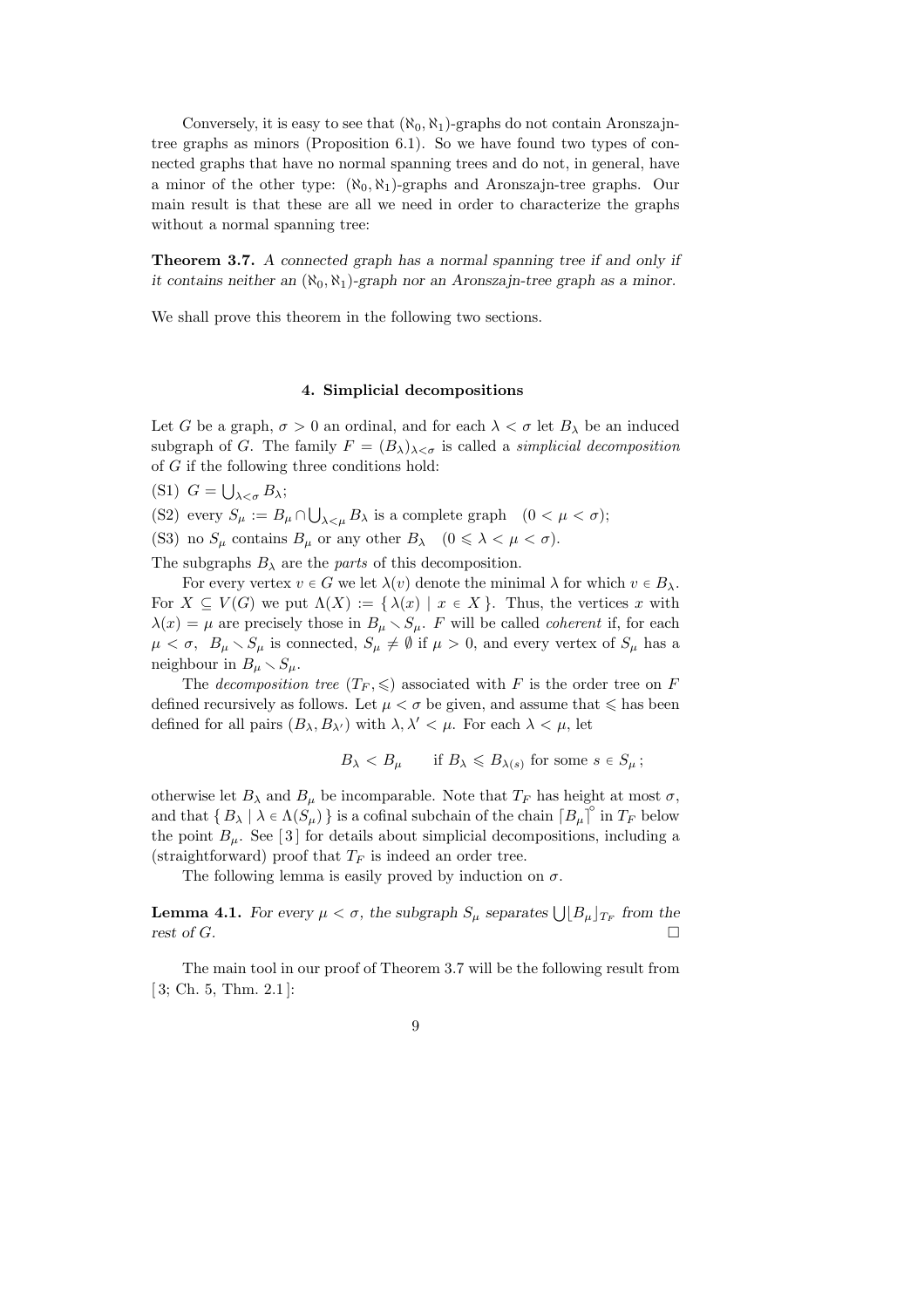#### **Theorem 4.2.** (Halin 1967)

*Let G be a connected graph in which two vertices are adjacent whenever they are linked by uncountably many independent paths. If*  $K_{\aleph_1} \not\subseteq G$  *then G admits a* coherent simplicial decomposition  $(B_{\lambda})_{\lambda<\sigma}$  into countable parts, with  $\sigma\leq \omega_1$ .

The seemingly narrow and technical adjacency condition in Halin's theorem will not pose a major obstacle when we come to use the result in our proof of Theorem 3.7, due to the following easy lemma (proved in  $[3]$ ). Given a graph *G*, let  $[G]_{\aleph_1}$  denote the supergraph of *G* obtained by joining any nonadjacent vertices  $x, y$  for which  $G$  contains uncountably many  $x-y$  paths.

**Lemma 4.3.**  $[ [G]_{\aleph_1}]_{\aleph_2} = [G]_{\aleph_1}$ 

Thus even if our given graph *G* falls short of the adjacency condition, the graph  $[G]_{\aleph_1}$  will satisfy it. Our next lemma says that the coherence of the simplicial decomposition of  $[G]_{\aleph_1}$  given by Halin's theorem may be assumed to rely only on edges of *G*:

**Lemma 4.4.** Let *G* be a graph such that  $G' := [G]_{\aleph_1}$  has a coherent simpli*cial decomposition*  $F = (B_\lambda)_{\lambda < \sigma}$  *into countable parts, where*  $\sigma \leq \omega_1$ *. Then*  $G'$ *has a simplicial decomposition*  $(B_{\lambda}^{*})_{\lambda \in \Lambda \subseteq \sigma}$  *into countable parts such that the following assertions hold for every*  $\mu \in \Lambda$ :

- (i)  $S^*_{\mu} = S_{\mu}$  (where  $S^*_{\mu} := B^*_{\mu} \cap \bigcup_{\lambda \in \Lambda \cap \mu} B^*_{\lambda}$ );
- (ii)  $V(B^*_{\mu} \setminus S^*_{\mu})$  is connected in *G*;
- (iii) *every vertex in*  $S^*_{\mu}$  *sends an edge of G to*  $B^*_{\mu} \setminus S^*_{\mu}$ *.*

**Proof.** Let us define the graphs  $B^*_{\lambda}$  and their index set  $\Lambda \subseteq \sigma$  recursively. Along with every  $\lambda \in \Lambda$ , we shall select a countable subtree  $T_{\lambda}$  of  $T_F$  and put

$$
B_\lambda^*:=\bigcup T_\lambda.
$$

At each time of the recursion, the union *T* of the subtrees selected so far will be down-closed in *T<sup>F</sup>* .

Let  $\Lambda'$  be the subset of  $\Lambda$  selected so far, and put

$$
T:=\bigcup_{\lambda\in\Lambda'}T_\lambda\,.
$$

If  $T \neq T_F$ , let  $B_\mu$  be a minimal point of  $T_F \setminus T$ . As *T* is down-closed in  $T_F$ , Lemma 4.1 implies that  $\bigcup [B_\mu]$  meets  $\bigcup T = \bigcup_{\lambda \in \Lambda'} B_\lambda^*$  only in  $S_\mu$ . (This will ensure assertion (i) of the lemma.) We select  $\mu$  for membership in  $\Lambda$ , and will now construct *Tµ*.

We first seek to ensure that  $B^*_{\mu}$  will satisfy assertion (iii), assuming (i). Since *F* is coherent, every vertex  $s \in S_\mu$  sends an edge of *G'* to some vertex  $v \in B_\mu \setminus S_\mu$ . If *sv* is an edge of *G*, put  $v =: x(s)$ . If not, then *G* contains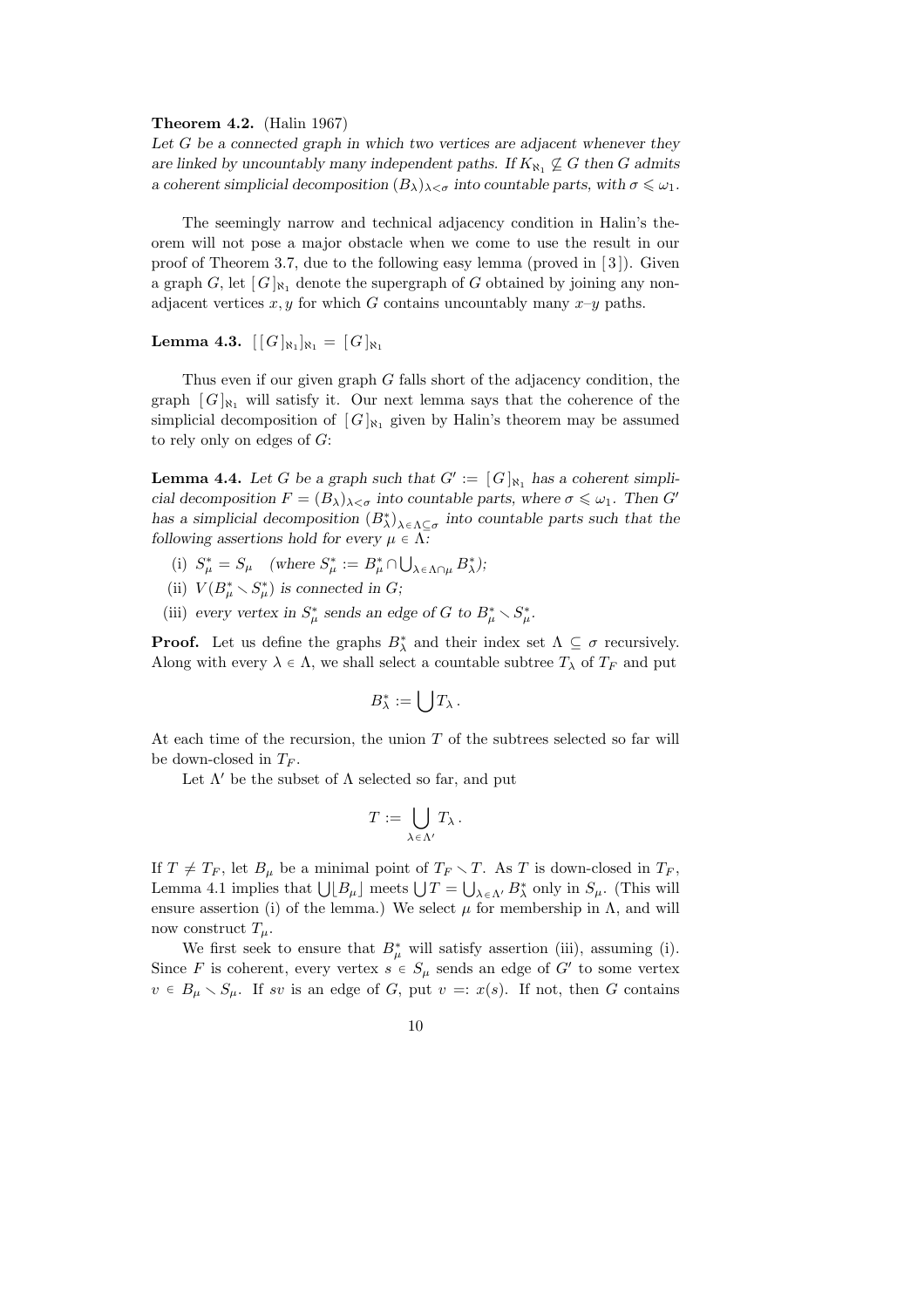uncountably many *s*–*v* paths. Only countably many of these meet  $S_\mu$  – *s*; let  $x(s)$  be a neighbour of *s* on one of the other paths. Then

$$
X := \{ x(s) \mid s \in S_{\mu} \}
$$

is a countable subset of  $\bigcup [B_\mu] \setminus S_\mu$ , and we put

$$
T_{\mu}^{0} := \left[ \{ B_{\lambda} \mid \lambda \in \Lambda(X) \} \right] \setminus \left[ B_{\mu} \right]^{\circ}.
$$

Note that  $T^0_\mu$  is countable, because *X* is countable and  $T_F$  has height at most  $\omega_1$ (so each  $B_\lambda$  has countable height). For every  $G'$ -edge  $xy$  of the (countable) graph  $(\bigcup T^0_\mu) \setminus S_\mu$  that is not an edge of *G* we now similarly select an  $x-y$ path  $P \subseteq G$  that avoids  $S_\mu$ , let  $H_1$  denote the union of all these paths, and put

$$
T_{\mu}^1 := \left[ T_{\mu}^0 \cup \{ B_{\lambda} \mid \lambda \in \Lambda(H_1) \} \right] \setminus \left[ B_{\mu} \right]^\circ.
$$

We now repeat this last extension  $\omega$  times, at each step adding an  $x-y$  path in *G* for each of the (countably many) *G*'-edges of the graph  $(\bigcup T^i_\mu) \setminus S_\mu$ constructed so far, and then adding the down-closure (above  $B_\mu$ ) of all the parts of *F* needed to accommodate these paths. Then

$$
T_\mu := \bigcup_{i\, \in \mathbb{N}} T_\mu^i
$$

is still countable, and  $B^*_{\mu} = \bigcup T_{\mu}$  satisfies assertion (ii) of the lemma. The other assertions are easily checked.

To wind up the induction step of the construction, note that as  $B_\mu$  was minimal in  $T_F \setminus T$  and each  $T^i_\mu$  was down-closed in  $\lfloor B_\mu \rfloor$ , the union of  $T$  and  $T_\mu$ is again down-closed in *T<sup>F</sup>* . And since nested unions of down-closed subtrees are again down-closed, the tree  $\bigcup_{\lambda \in \Lambda'} T_{\lambda}$  will be down-closed in  $T_F$  also at limit steps of the construction.

**Lemma 4.5.** Let  $F = (B_{\lambda})_{\lambda < \sigma}$  be a coherent simplicial decomposition of a *graph*  $G'$ , where  $\sigma \leq \omega_1$ . Let G be a spanning subgraph of  $G'$  such that  $V(B_\mu \setminus S_\mu)$  *is connected in G and every vertex in*  $S_\mu$  *sends an edge of G to*  $B_{\mu} \setminus S_{\mu}$ , for all  $\mu < \sigma$ . Let  $H \preccurlyeq G$  be the minor of *G* obtained by contracting *each of the subgraphs*  $G \cap (B_\mu \setminus S_\mu)$  *to a vertex*  $x_\mu$ *. Then H contains* a  $T_F$ *graph.*

**Proof.** To define a  $T_F$ -graph  $H'$  on  $T_F$ , we need to specify for each  $B_\mu \in T_F$ the parts  $B_{\lambda}$  below  $B_{\mu}$  to which  $B_{\mu}$  is to send an edge of H'. If  $\Lambda(S_{\mu})$  has a maximal element  $\lambda$ , then  $B_\mu$  is a successor of  $B_\lambda$  in  $T_F$  and we make  $B_\mu$ adjacent just to  $B_\lambda$ . If not, choose  $\Lambda \subseteq \Lambda(S_\mu)$  so that  $\{B_\lambda \mid \lambda \in \Lambda\}$  is an *ω*-chain cofinal in  $[B_\mu]^\circ$  (this is possible because  $\{B_\lambda \mid \lambda \in \Lambda(S_\mu)\}\$ is cofinal in  $\left[B_{\mu}\right]^{\circ}$  and  $T_F$  has height at most  $\sigma \leq \omega_1$ ), and make  $B_{\mu}$  adjacent to every *B*<sub> $λ$ </sub> with  $λ \in Λ$ .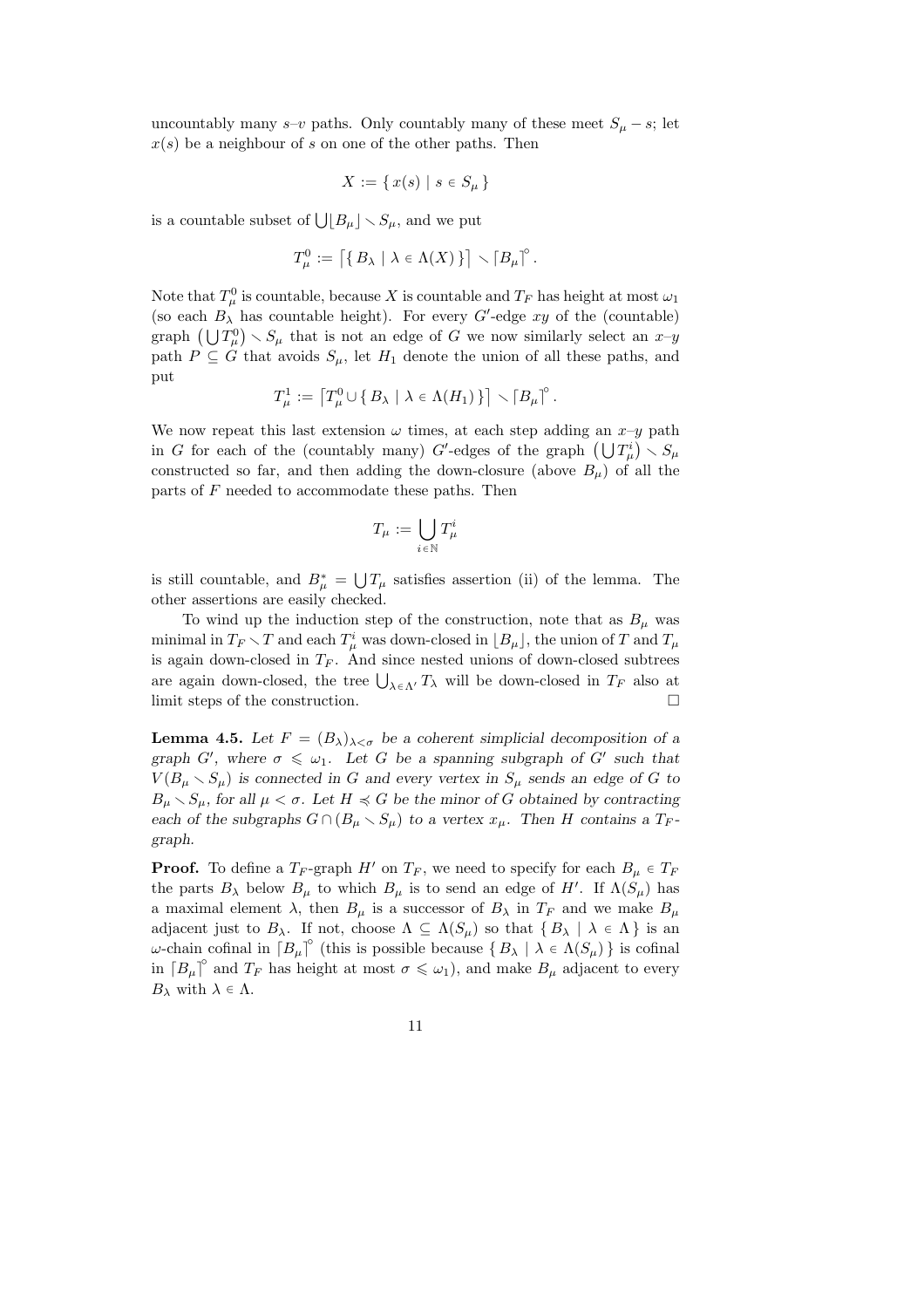This graph *H'* clearly is a  $T_F$ -graph. Moreover, for every edge  $B_\lambda B_\mu$  in *H'* (with  $\lambda < \mu$ ) there is a vertex  $s \in S_\mu$  with  $\lambda(s) = \lambda$  and hence  $s \in B_\lambda \setminus S_\lambda$ . By assumption, *s* sends an edge of *G* to  $B_\mu \setminus S_\mu$ . The map  $B_\mu \mapsto x_\mu$  thus is a subgraph embedding of  $H'$  in  $H$ .

#### **5. Proof of the main result**

The forward implication of Theorem 3.7 has already been established in Corollary 1.2 and Propositions 3.3 and 3.6. For the converse implication, let *G* be a connected graph, and put  $G' := [G]_{\aleph_1}$ . We shall either find an  $(\aleph_0, \aleph_1)$ -graph or Aronszajn-tree minor in *G*, or succeed in constructing a normal spanning tree of *G* ; by Corollary 1.2, there will then also be a normal spanning tree in *G*.

Since  $K_{\aleph_1}$  contains an  $(\aleph_0, \aleph_1)$ -graph, we may assume that *G* has no  $K_{\aleph_1}$ minor. Then  $G'$  has no  $K_{\aleph_1}$  subgraph: if it did, we could turn it into a  $TK_{\aleph_1} \subseteq G$  by selecting branch vertices inductively in  $\omega_1$  steps and replacing missing edges from a new branch vertex to the countably many previously selected branch vertices by paths in *G* avoiding the (countable) part of the  $TK_{\aleph_1}$ constructed so far. By Lemma 4.3 we may thus apply Theorem 4.2 to *G* , obtaining a coherent simplicial decomposition  $(B_{\lambda})_{\lambda<\sigma}$  of  $G'$  into countable parts, with  $\sigma \leq \omega_1$ . Let  $F = (B_{\lambda}^*)_{\lambda \in \Lambda}$  be the simplicial decomposition of *G'* obtained from this decomposition as in Lemma 4.4.

For every subtree *T* of  $T_F$ , we may apply Lemma 4.5 to the simplicial decomposition of  $\bigcup T$  induced by  $F$  to obtain a  $T$ -graph as a minor of  $G$ . We may therefore assume that no subtree of  $T_F$  is an Aronszajn tree.

Consider the down-closed subtree

$$
T_0 := \left\{ B^* \mid \forall \mu \in \Lambda : \left( \min T_F < B^*_{\mu} \leqslant B^* \ \Rightarrow \ |S^*_{\mu}| = \aleph_0 \right) \right\}
$$

of  $T_F$ . Suppose  $T_0$  is uncountable. By Proposition 3.5 and Lemma 4.5, and our assumption that *G* has no  $K_{\aleph_1}$  minor,  $T_0$  has no uncountable chain. Since *T*<sub>0</sub> is not an Aronszajn tree, it thus has an uncountable level  $T_0^{\alpha}$ . If  $\alpha$  is chosen minimal, then  $A := V(\bigcup T_0^{<\alpha})$  is countable. For each of the uncountably many  $B^*_{\mu} \in T_0^{\alpha}$ , every vertex in  $S^*_{\mu}$  sends an edge of *G* to  $B^*_{\mu} \setminus S^*_{\mu}$ . By definition of  $T_0$ , these  $S^*_{\mu}$  are infinite, and by assumption every set  $V(B^*_{\mu} \setminus S^*_{\mu})$  is connected in *G*. Contract each of these connected sets to a vertex  $b_{\mu}$ , and set

$$
B := \{ b_{\mu} \mid B_{\mu}^* \in T_0^{\alpha} \}
$$

to obtain an  $(\aleph_0, \aleph_1)$ -minor  $(A, B)$  of *G*.

We may thus assume that  $T_0$  is countable. Since  $F$  is coherent,

$$
G'_0 := \bigcup T_0
$$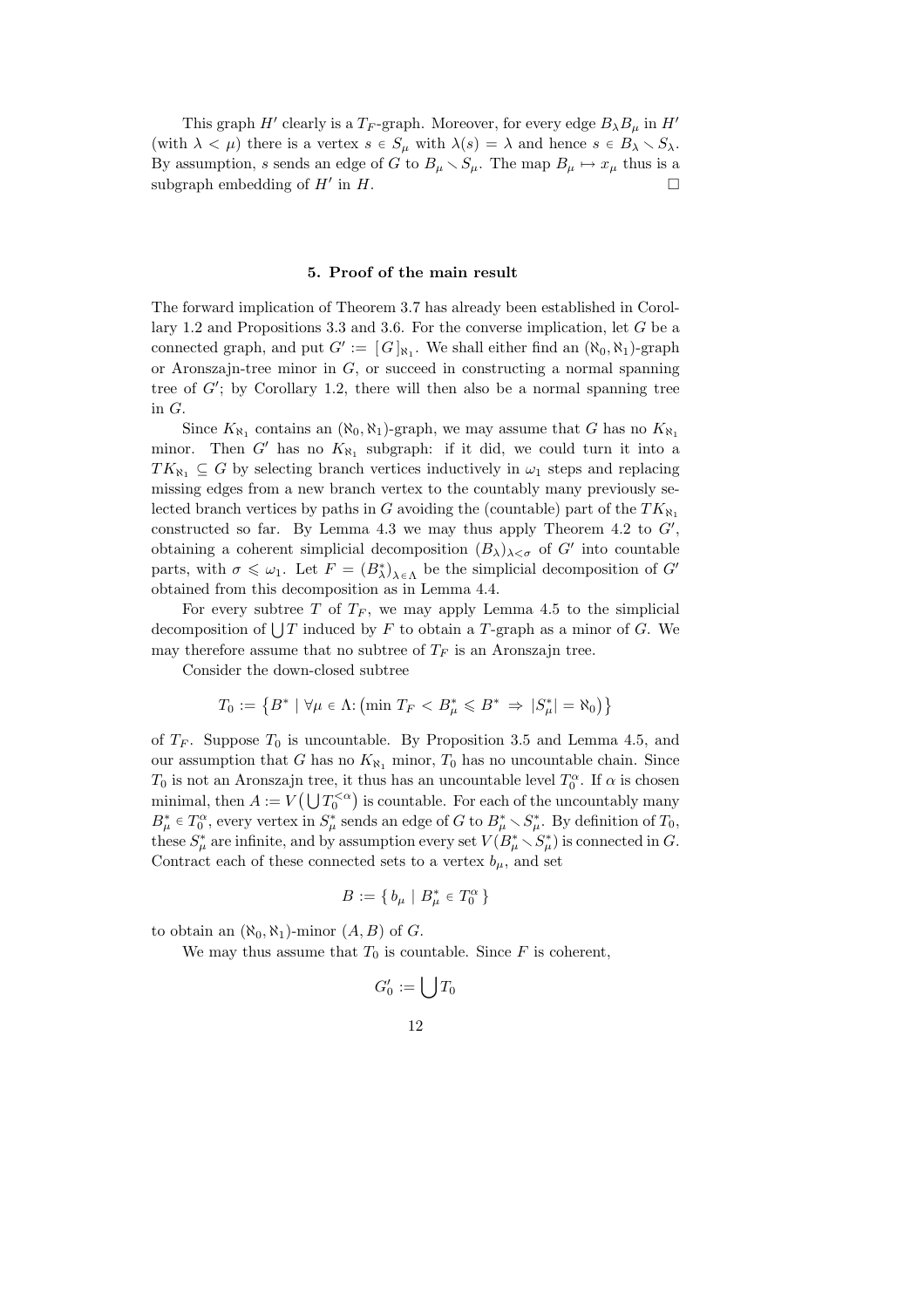is connected and thus has a normal spanning tree  $T_0'$  by Proposition 3.1.

We now delete  $T_0$  from  $T_F$  and apply the same construction to any of the maximal subtrees *T* of  $T_F \setminus T_0$ . (There is one such tree  $T = |B^*|$  for each minimal element  $B^*$  of  $T_F \setminus T_0$ .) Indeed, let

$$
T_1 := \{ B^* \mid \forall \mu \in \Lambda : (\min T < B^*_{\mu} \leqslant B^* \Rightarrow |S^*_{\mu}| = \aleph_0) \}.
$$

As for  $T_0$ , we may assume that  $T_1$  is countable, and use Proposition 3.1 to find a normal spanning tree  $T_1'$  in

$$
G_1':=\bigcup T_1.
$$

In order to make  $T_1'$  compatible with  $T_0'$ , we apply Proposition 3.1 with the vertices  $v_1, \ldots, v_n$  of  $S^*_{\mu}$  for  $B^*_{\mu} := \min T$ , listed in their ascending order in  $T'_0$ .  $(S^*_{\mu}$  is finite because  $B^*_{\mu}$  is minimal in  $T_F \setminus T_0$ , and  $v_1, \ldots, v_n$  form a chain in  $T'_0$  because they span a complete graph in  $G'_0$ .) If  $T'_1$  is chosen in this way, then  $T'_0 \cup T'_1$  is a normal spanning tree of  $G'_0 \cup G'_1$ .

Repeating this step transfinitely until  $T_F$  is exhausted, we obtain a nested sequence of normal spanning trees  $\bigcup_{\beta<\alpha}T'_{\beta}$  of induced subgraphs  $\bigcup_{\beta<\alpha}G'_{\beta}$ of *G* , whose union is clearly a normal spanning tree of *G* . — Первый профессиональный профессиональный профессиональный профессиональный профессиональный профессио<br>В профессиональный профессиональный профессиональный профессиональный профессиональный профессиональный профес

#### **6. Aronszajn-tree graphs without overloaded minors**

Our aim in this section is to show that both types of the minors used in Theorem 3.7 are actually needed: that there are Aronszajn-tree graphs without overloaded minors, and vice versa. The latter of these is immediate:

# **Proposition 6.1.** *No*  $(\aleph_0, \aleph_1)$ *-graph has an Aronszajn-tree minor.*

**Proof.** Let *H* be a *T*-graph with *T* an Aronszajn tree, and suppose that *H* is a minor of an  $(\aleph_0, \aleph_1)$ -graph  $(A, B)$ . Only countably many vertices of *H* have branch sets that meet *A*; let  $\alpha < \omega_1$  be large enough that all these vertices lie in  $T^{\leq \alpha}$ . The uncountably many vertices of *H* that are not in  $T^{\leq \alpha}$  then are singleton elements of *B*. So they form an independent set in *H*, and must hence all lie in  $T^{\alpha}$ . As Aronszajn trees have no uncountable levels, this is a contradiction.

We now turn our attention to the main result of this section, the construction of an Aronszajn-tree graph *G* that has no overloaded minor. As a first attempt, one might try to pick an arbitrary Aronszajn tree *T* and try to choose the edges for *G* inductively to avoid creating an overloaded minor. However, our attempts in this direction all led to overloaded minors arising similarly to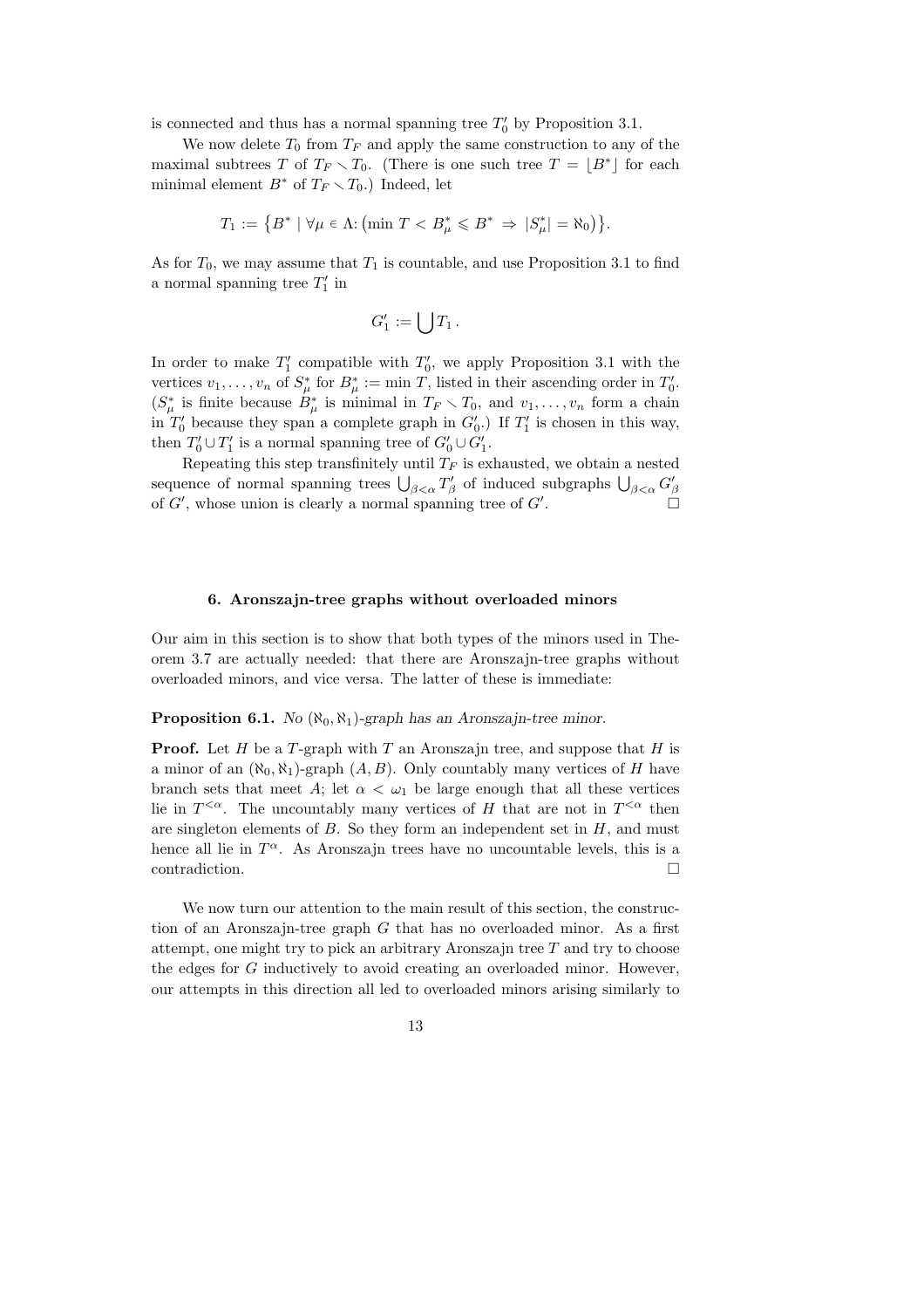those in  $\omega_1$ -graphs. The crucial idea here seems to be to find instead some 'global'condition on *G* (such as condition (∗) in the proof below) that prevents overloaded minors, although this is not necessarily easy to achieve by choosing the edges inductively (i.e., with reference only to points below the point whose incident edges are being defined).

An Aronszajn tree is called *regular* or *special* if it has a partition into countably many antichains. The standard construction of an Aronszajn tree (see  $\lceil 10 \rceil$ ) yields such a 'special' tree.

**Theorem 6.2.** *On every special Aronszajn tree T there exists a T-graph that has no overloaded minor.*

**Proof.** Let *T* be a special Aronszajn tree, with an antichain partition  $(U_n)_{n\in\omega}$ say. We shall construct a *T*-graph *G* on *T* with the following property:

*For every*  $t \in T$  *there is a finite set*  $S_t \subseteq [t]^{\circ}$  *such that every*  $t' > t$  has all its neighbours below *t* inside  $S_t$ . (\*)

Let us see first why no such graph *G* can have an  $(\aleph_0, \aleph_1)$ -minor  $(A, B)$ . Suppose it does. For each  $v \in (A, B)$  let  $t_v$  be the minimal point in *T* of the branch set of *v*; this point is unique by Lemma 3.2 (i), because the branch set is connected. Since *A* is countable, there exists an  $\alpha < \omega_1$  such that  $t_a \in T^{\leq \alpha}$  for every  $a \in A$ . Pick  $b \in B$  with  $t_b$  of height  $\ge \alpha + \omega$ ; such *b* exists, since  $T^{<\alpha+\omega}$ is countable but *B* is uncountable.

Only finitely many neighbours of *b* have branch sets meeting  $S_{t<sub>b</sub>}$ ; let  $A_1, A_2, \ldots$  be the branch sets of its other neighbours. None of these connected sets  $A_i$  meets  $|t_b|$ : if one did, it would contain an edge between  $|t_b| \setminus \{t_b\}$ and  $T \setminus |t_b|$  (where its minimum lies), and any such edge would be incident with a vertex in  $S_{t<sub>b</sub>}$ . For the same reason, the only vertex in  $|t<sub>b</sub>|$  that can have a neighbour in any of the  $A_i$  is  $t_b$ . Since the branch set of  $b$  sends an edge to every  $A_i$  and lies in  $|t_b|$ , this means that  $t_b$  has a neighbour in every  $A_i$ . As only finitely many lower neighbours of  $t_b$  have height  $\leq \alpha$  (recall the definition of a *T*-graph), infinitely many  $A_i$  meet the interval  $(t, t_b)$ , where *t* is the point in  $[t_b]^\circ$  at height  $\alpha$ . But every  $A_i$  has its minimum outside  $[t]$ , so infinitely many  $A_i$  have an edge between a point  $t' > t$  and a point below  $t$ . As these edges are independent, this contradicts (∗).

It remains to show that we can indeed choose the edges of *G* so as to satisfy (\*). Given a limit point  $t \in T$ , let us choose its neighbours  $t_1 < t_2 \ldots$ below *t* inductively, starting with an arbitrary point  $t_1 < t$ . Now let  $n > 1$  be given, and suppose that  $t_1 < \ldots < t_{n-1} < t$  have been defined. Consider the least *i* such that the antichain  $U_i$  meets the interval  $(t_{n-1}, t)$ , and let  $t_n$  be the (unique) point in  $U_i \cap (t_{n-1}, t)$ .

To show that we have indeed defined a *T*-graph in this way, we have to check that  $t = \sup \{ t_n \mid n \in \omega \}$ . However this is clear, because the  $t_n$  come from antichains  $U_i$  with arbitrarily large *i*: if  $t \neq t' := \sup \{ t_n \mid n \in \omega \}$  and

**[Click here](http://www.math.uni-hamburg.de/home/diestel/papers/Direct_T-construction.pdf)** for a direct construction of an Aronszajn tree *T* and a graph on *T* that has no overloaded minor.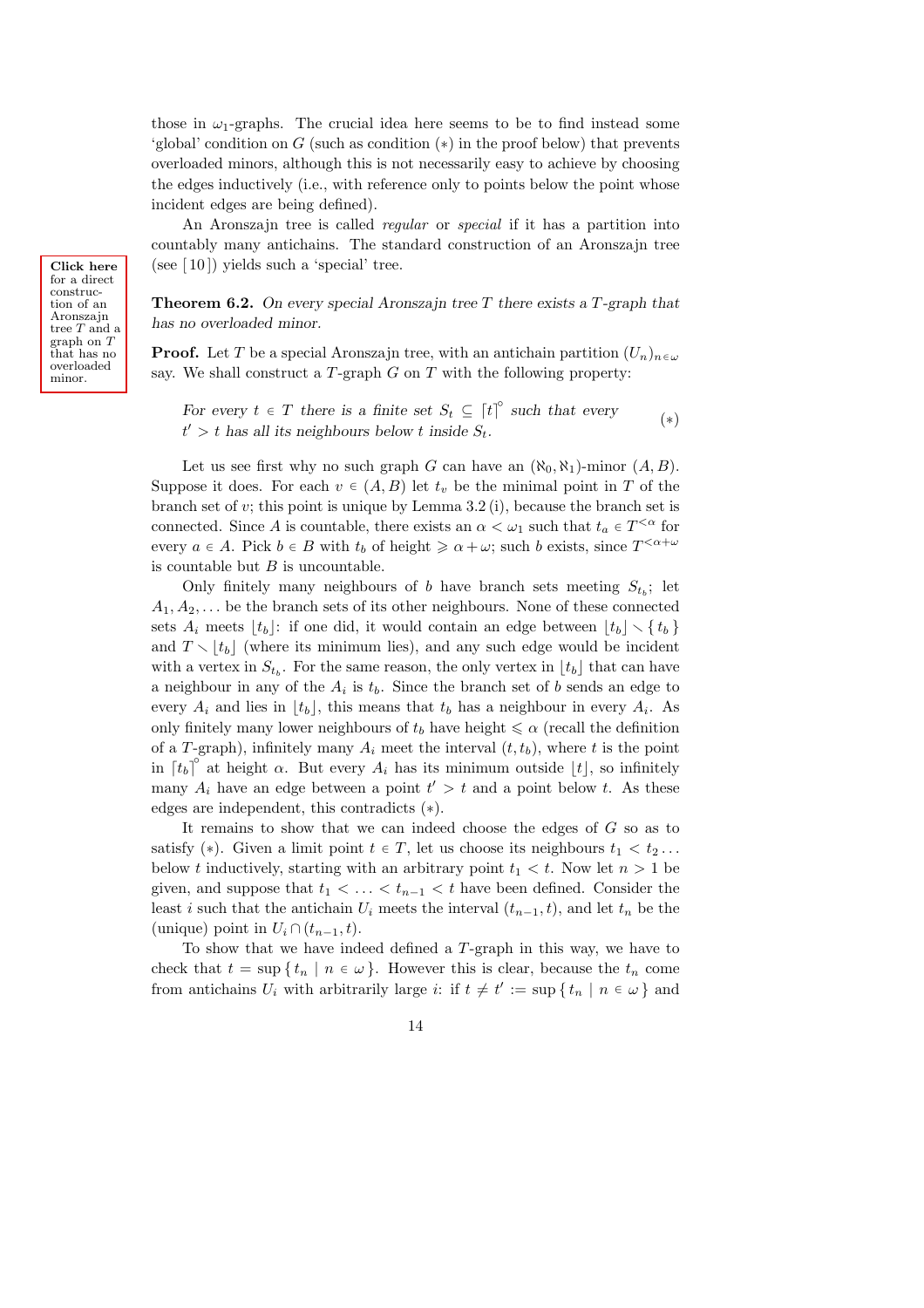$t' \in U_j$ , say, then every  $t_n$  coming from an antichain  $U_i$  with  $i > j$  would have been chosen incorrectly.

To verify  $(*),$  consider any  $t' > t$ . This point  $t'$  has only finitely many neighbours below *t*, and the set of these neighbours depends only on the points in  $\lceil t \rceil^{\circ}$  (more precisely, on which of the antichains  $U_i$  these points belong to), not on the choice of  $t'$ . We may therefore define  $S_t$  as the set of those neighbours.  $\Box$ 

We have not investigated whether some or all of the Aronszajn-tree graphs we constructed in the proof of Theorem 6.2 are minor-minimal without a normal spanning tree (up to minor-equivalence). Moreover, we do not know whether every connected graph that has neither a normal spanning tree nor an overloaded minor contains one of them as a minor—in which case we could replace the arbitrary Aronszajn-tree graphs in Theorem 3.7 with these particular ones.

#### **7. Normal spanning trees and colouring number**

The *colouring number* of a graph *G* is the least cardinal  $\kappa$  such that  $V(G)$  has a well-ordering in which each vertex is preceded by fewer than  $\kappa$  of its neighbours (so that the greedy algorithm run on this ordering will use at most *κ* colours). If *G* has a normal spanning tree then clearly it has colouring number at most  $\aleph_0$ : just well-order level by level.

Any  $(\aleph_0, \aleph_1)$ -graph  $(A, B)$ , on the other hand, has colouring number  $\aleph_1$ . Indeed, consider any well-ordering of its vertices, and let us find a vertex that is preceded by infinitely many of its neighbours. If every  $b \in B$  is preceded by only finitely many of its neighbours, we may choose for each *b* a neighbour  $a = a(b)$  that appears later than *b* in our well-ordering. As *B* is uncountable but *A* is countable, some  $a \in A$  has the form  $a = a(b)$  for uncountably many *b*, so *a* is a vertex as desired.

Halin [9] conjectured that a connected graph has a normal spanning tree if and only if none of its minors has colouring number  $\aleph_1$ . (Note that while the property of admitting a normal spanning tree is closed under taking connected minors, the property of having countable colouring number is not. A complete graph, for example, has colouring number its own cardinal, while subdividing every edge once yields a graph of colouring number 3.) Since  $(\aleph_0, \aleph_1)$ -graphs have colouring number  $\aleph_1$ , this would indeed have followed from his (incorrect) conjecture that every connected graph without a normal spanning tree has an overloaded minor.

However, we can now prove Halin's colouring number conjecture from our Theorem 3.7:

**Theorem 7.1.** *A connected graph has a normal spanning tree if and only if none of its minors has colouring number*  $\aleph_1$ *.*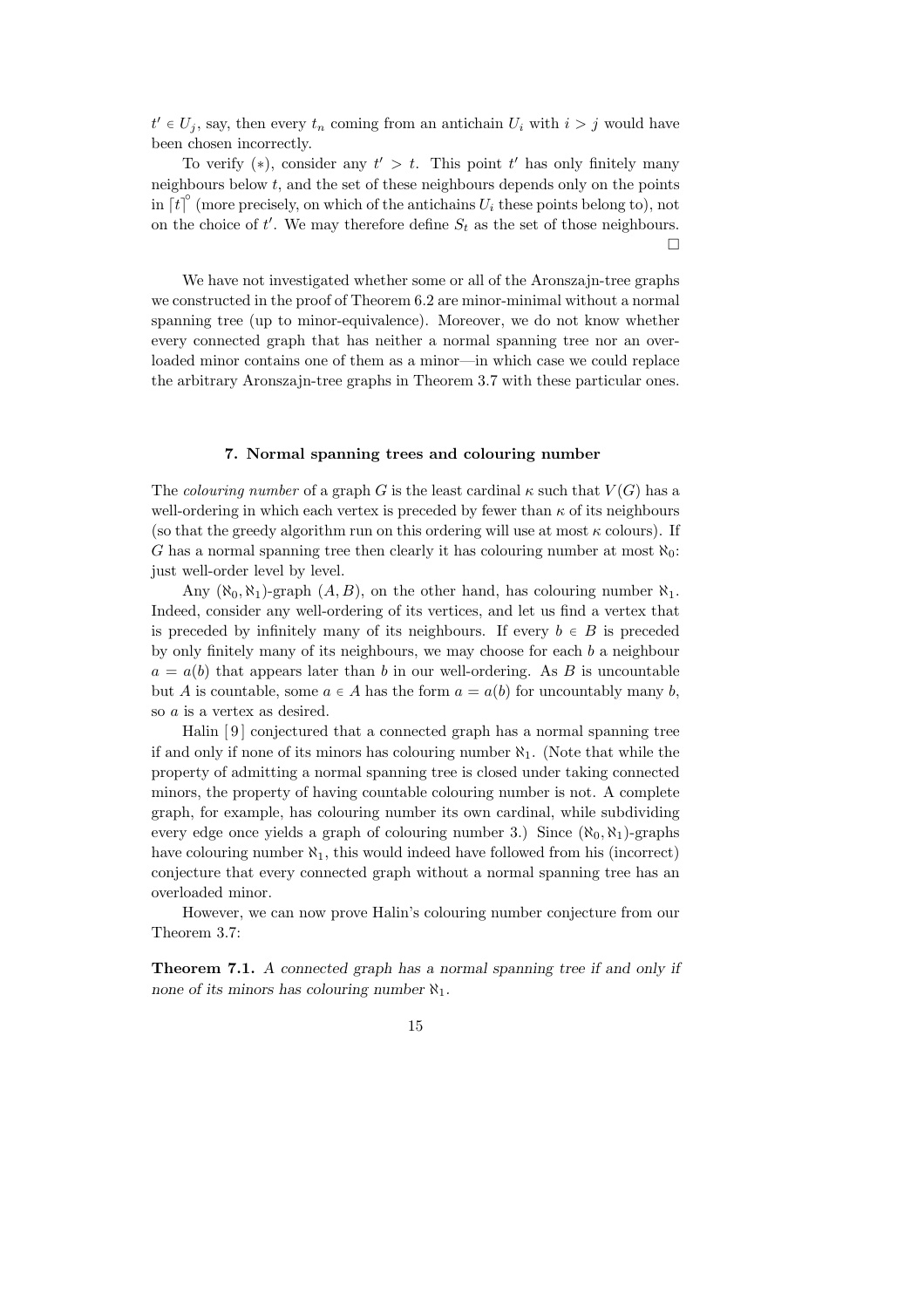**Proof.** The forward implication follows at once from the fact that graphs with normal spanning trees have countable colouring number and every component of a minor of a graph with a normal spanning tree also has a normal spanning tree (Cor. 1.2).

By Theorem 3.7 and our observation that  $(\aleph_0, \aleph_1)$ -graphs have colouring number  $\aleph_1$ , it thus suffices to prove for the converse implication that every *T*graph *G* with *T* an Aronszajn tree has uncountable colouring number. (*G* trivially has colouring number at most  $\aleph_1$ , because  $|T| = \aleph_1$ .) Consider any wellordering of *T*; we have to find a vertex  $t \in T$  that has infinitely many neighbours preceding it in this well-ordering.

If *T* has a limit whose (infinitely many) lower neighbours in *T* all precede it in our well-ordering, there is nothing more to show. So we may assume that every limit  $x \in T$  has a lower neighbour  $y = y(x)$  such that *x* precedes *y* in the well-ordering. For every non-zero limit ordinal  $\alpha < \omega_1$  pick a vertex  $x_\alpha \in T^\alpha$ , let  $y_{\alpha} := y(x_{\alpha})$ , and let  $f(\alpha)$  denote the unique limit ordinal  $\beta < \alpha$  such that  $y_{\alpha} \in T^{\beta+n}$  for some  $n \in \omega$ . Then *f* is a (regressive) function from the set *L* of non-zero limits in  $\omega_1$  to  $L \cup \{0\}$ , and by our weak version of Fodor's lemma (2.1) there is an ordinal  $\beta$  such that  $f(\alpha) = \beta$  for every  $\alpha$  in some uncountable set  $U \subseteq L$ . Then every  $y_{\alpha}$  with  $\alpha \in U$  lies at a level  $T^{\beta+n}$  for some  $n \in \omega$ . As there are only countably many *n* and each level  $T^{\beta+n}$  is countable, there is even one vertex *t* such that  $t = y_\alpha = y(x_\alpha)$  for uncountably many  $\alpha$ . As each of the corresponding neighbours  $x_\alpha$  of *t* precedes *t* in our well-ordering, *t* is as desired.  $\Box$ 

As a curious spin-off, Theorem 7.1 implies that every graph of uncountable colouring number has a minor of colouring number exactly  $\aleph_1$ —a fact that does not appear to be obvious from the definitions. However, this is not a new result. Confirming and extending a conjecture of Milner, Komjáth  $\lceil 13 \rceil$  proved the much stronger result that, for every (finite or infinite) cardinal  $\kappa \geqslant 2$ , every graph of colouring number at least  $\kappa$  has a subgraph of colouring number exactly *κ*.

# **8.** Classifying the  $(\aleph_0, \aleph_1)$ -graphs: an open problem

Although we began to look at  $(\aleph_0, \aleph_1)$ -graphs in the course of our attempt to characterize the graphs admitting a normal spanning tree, their definition is so natural that the classification of these graphs seems to us to be a problem well worth studying in its own right. In this section, we present our preliminary findings: apart from the  $(\aleph_0, \aleph_1)$ -graphs of binary type defined in Section 3 (and a generalization of them defined below), we have found one other type of  $(\aleph_0, \aleph_1)$ -graph. We shall call those graphs *indivisible*  $(\aleph_0, \aleph_1)$ -graphs (for reasons soon to become clear), and we can show that they neither contain nor are contained in  $(\aleph_0, \aleph_1)$ -graphs of binary type as minors.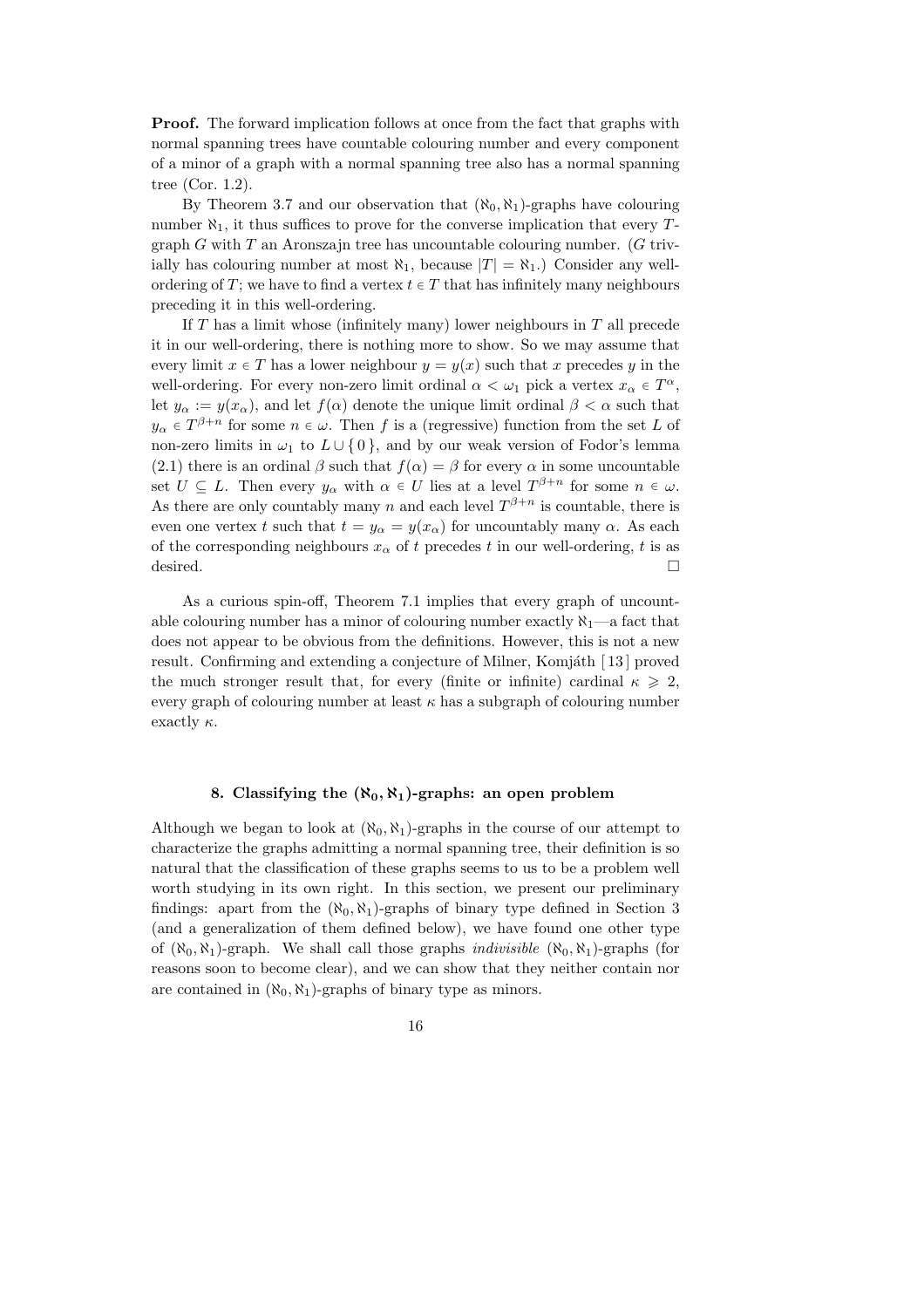Before we introduce these indivisible  $(\aleph_0, \aleph_1)$ -graphs, let us mention a generalization of  $(\aleph_0, \aleph_1)$ -graphs of binary type that may play a role in the classification of the  $(\aleph_0, \aleph_1)$ -graphs. The vertex set T of these graphs is again any binary tree with  $\aleph_1$  tops (see Section 3), and all their edges run between  $T^{\omega}$  and  $T^{\leq \omega}$ . However, rather than joining every  $t \in T^{\omega}$  to infinitely many points below it, we just require that its neighbourhood is a set of unbounded  $\lceil t \rceil^{\circ}$ -height in  $T^{\leq \omega}$ . These graphs are clearly again  $(\aleph_0, \aleph_1)$ -graphs, but they are considerably more general than those of binary type. (For example, it is not difficult to construct graphs of this kind that have a  $K_{\aleph_0, \aleph_1}$  minor.) We do not know, however, whether every such graph contains an  $(\aleph_0, \aleph_1)$ -graph of binary type or an indivisible  $(\aleph_0, \aleph_1)$ -graph as a minor.

Let us now introduce our indivisible  $(\aleph_0, \aleph_1)$ -graphs. Our hope in constructing them was to find a kind of  $(\aleph_0, \aleph_1)$ -graph that differs essentially from those of binary type (which can be 'split in half', to yield two new  $(\aleph_0, \aleph_1)$ graphs of binary type; see below). To make this idea more precise, we need some more definitions.

Let  $(A, B)$  be an  $(\aleph_0, \aleph_1)$ -graph. Call a vertex  $b \in B$  a *strong neighbour* of a set  $A' \subseteq A$  if it has infinitely many neighbours in  $A'$ . A set  $A' \subseteq A$ is big if it has uncountably many strong neighbours. If a big set *A* has two disjoint big subsets, we say that  $A'$  splits (into these subsets). Note that if  $A_1, A_2$  are disjoint big sets, one can find disjoint subsets  $B_1, B_2$  of  $B$  such that  $(A_1, B_1)$  and  $(A_2, B_2)$  are both  $(\aleph_0, \aleph_1)$ -graphs. We call  $(A, B)$  divisible if A splits; otherwise  $(A, B)$  is *indivisible*.

The following proposition shows that binary and indivisible  $(\aleph_0, \aleph_1)$ -graphs cannot be minors of each other:

**Proposition 8.1.** Let  $(A, B) \geq (A', B')$  be two  $(\aleph_0, \aleph_1)$ -graphs.

- (i) If  $(A, B)$  is of binary type then  $(A', B')$  is divisible.
- (ii) If  $(A, B)$  is indivisible then  $(A', B')$  is indivisible too (and hence not of *binary type).*

**Proof.** (i) Let T be a binary tree with  $\aleph_1$  tops such that  $(A, B)$  is a T-graph with  $A = T^{\langle \omega \rangle}$ . We show that A' splits.

Let  $X \subseteq B'$  be the (uncountable) set of those vertices in  $B'$  whose branch set avoids  $T^{\leq \omega}$ . The branch sets of vertices in *X* are singleton subsets of  $T^{\omega}$ , and we shall consider *X* as a subset of  $T^{\omega}$ . Let *R* be the set of  $t \in T^{\leq \omega}$  with  $|t| \cap X$  uncountable. Note that *R* has at least one point at each level of  $T^{\langle \omega \rangle}$ .

If *R* is a branch of  $T^{\leq \omega}$ , we delete all the points from *X* that lie above any  $t \notin R$ . These are only countably many points, and the remaining uncountably many points of X each lie above every point in R. But in  $T^{\omega}$  there is only one such point, a contradiction.

So *R* contains two incomparable points  $t_1, t_2$ . Delete the finitely many *a* ∈ *A'* whose branch set meets  $[t_1] ∪ [t_2]$ . For each  $i = 1, 2$ , all the remaining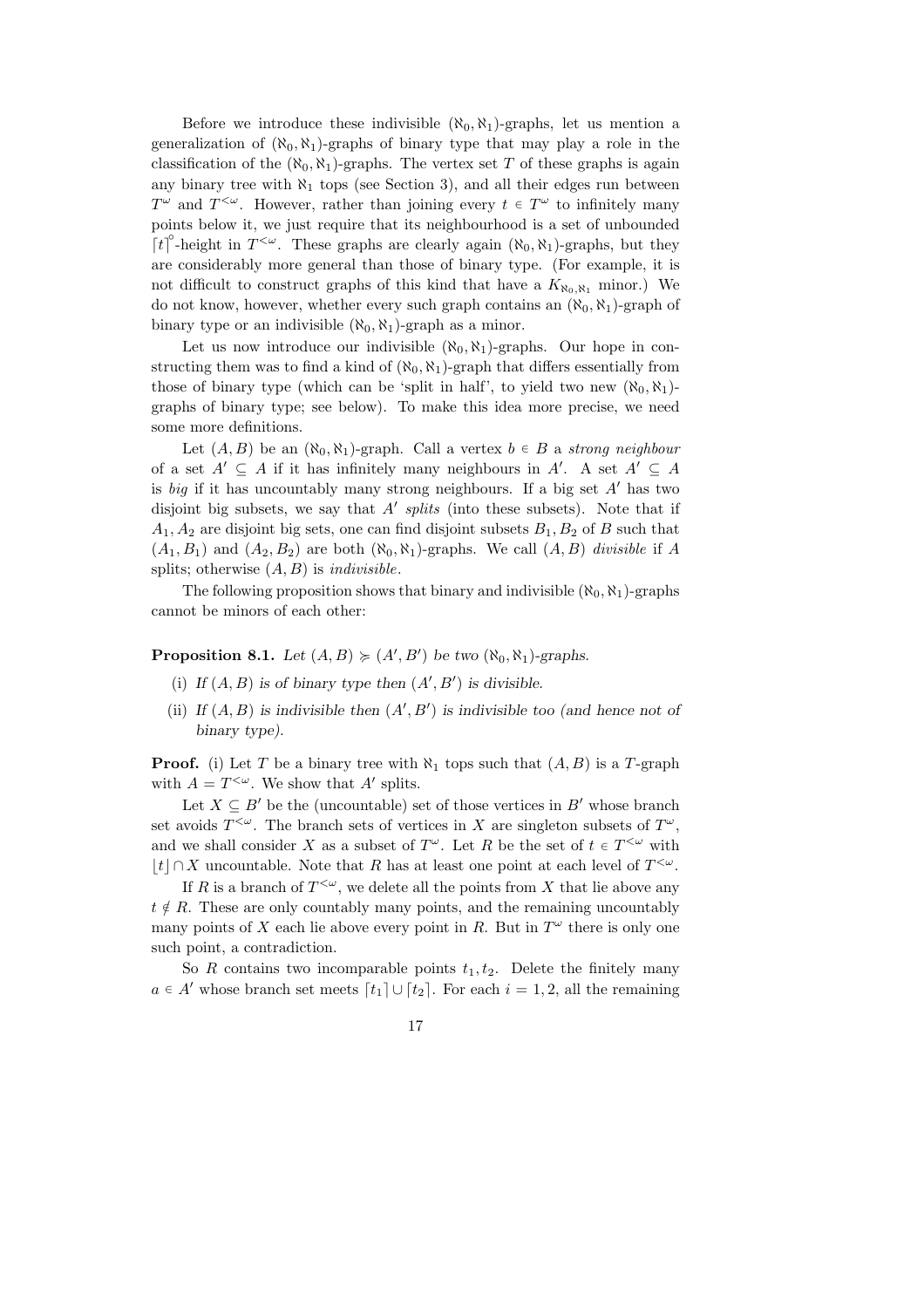neighbours of  $B_i' := \lfloor t_i \rfloor \cap X$  in A' have their branch sets in  $\lfloor t_i \rfloor$ . These sets  $N(B'_1)$  and  $N(B'_2)$  are big disjoint subsets of  $A'$ , as desired.

(ii) We assume that  $A'$  splits into big sets  $A'_1$  and  $A'_2$ , and show that  $A$ splits, too. For each  $i = 1, 2$ , uncountably many of the strong neighbours of  $A_i'$ in  $B'$  have branch sets avoiding  $A$ , so these branch sets are singleton elements of *B*. Each of them sends infinitely many edges of (*A, B*) to

$$
A_i := A \cap \bigcup_{a \in A'_i} X_a \,,
$$

where  $X_a$  denotes the branch set of *a*. Hence  $A_1$  and  $A_2$  are big in  $(A, B)$ , and *A* splits into these two sets. □

Having thus shown why indivisible  $(\aleph_0, \aleph_1)$ -graphs are interesting, let us not forget to prove their existence:

**Proposition 8.2.** *If CH holds, then there exists an indivisible*  $(\aleph_0, \aleph_1)$ *-graph.* 

**Proof.** Let *A* and *B* be sets of cardinality  $\aleph_0$  and  $\aleph_1$ , respectively. Our task is to define edges between  $A$  and  $B$  so that  $(A, B)$  becomes an indivisible  $(\aleph_0, \aleph_1)$ -graph.

Let U be a non-principal ultrafilter on A. Let  $(A_{\alpha})_{\alpha<\omega_1}$  be a well-ordering of the subsets of *A* that are not in  $\mathcal{U}$ , and let  $(b_{\alpha})_{\alpha < \omega_1}$  be a well-ordering of *B*. Our aim is to choose the edges of (*A, B*) so that

*For all*  $\alpha < \beta < \omega_1$ , the vertex  $b_{\beta}$  *is adjacent to only finitely many vertices in*  $A_{\alpha}$ . (\*)

Then each of the sets  $A_\alpha$  will have only countably many strong neighbours, so every big subset of  $A$  will be in  $U$ . Since  $U$  does not contain two disjoint sets, *A* will not split.

So let us choose the edges at  $b_\beta$  so as to satisfy (\*). Enumerate  ${A_{\alpha} \mid \alpha < \beta}$  as  $A^1, A^2, \ldots$ , choose distinct vertices  $a_i \in A \setminus (A^1 \cup \ldots \cup A^i)$ for all  $i \in \mathbb{N}$  (using that  $\mathcal U$  is non-principal), and make  $b_{\beta}$  adjacent to these vertices  $a_1, a_2, \ldots$  .

We remark that CH is indeed needed for Proposition 8.2 to be true: if CH fails and Martin's Axiom  $MA(\omega_1)$  holds, then there is no indivisible  $(\aleph_0, \aleph_1)$ graph (J.M. Brochet, personal communication).

Despite the seemingly far-fetched construction in the proof of Proposition 8.2, the indivisible  $(\aleph_0, \aleph_1)$ -graphs constructed there are quite canonical in that every indivisible  $(\aleph_0, \aleph_1)$ -graph  $(A, B)$  has a subgraph of that kind. Indeed, it is easily checked that of any pair of complementary subsets of *A* exactly one is big and these big sets form a non-principal ultrafilter on *A*. Thus if  $(A_{\alpha})_{\alpha<\omega_1}$  is a well-ordering of the subsets of *A* that are not big, we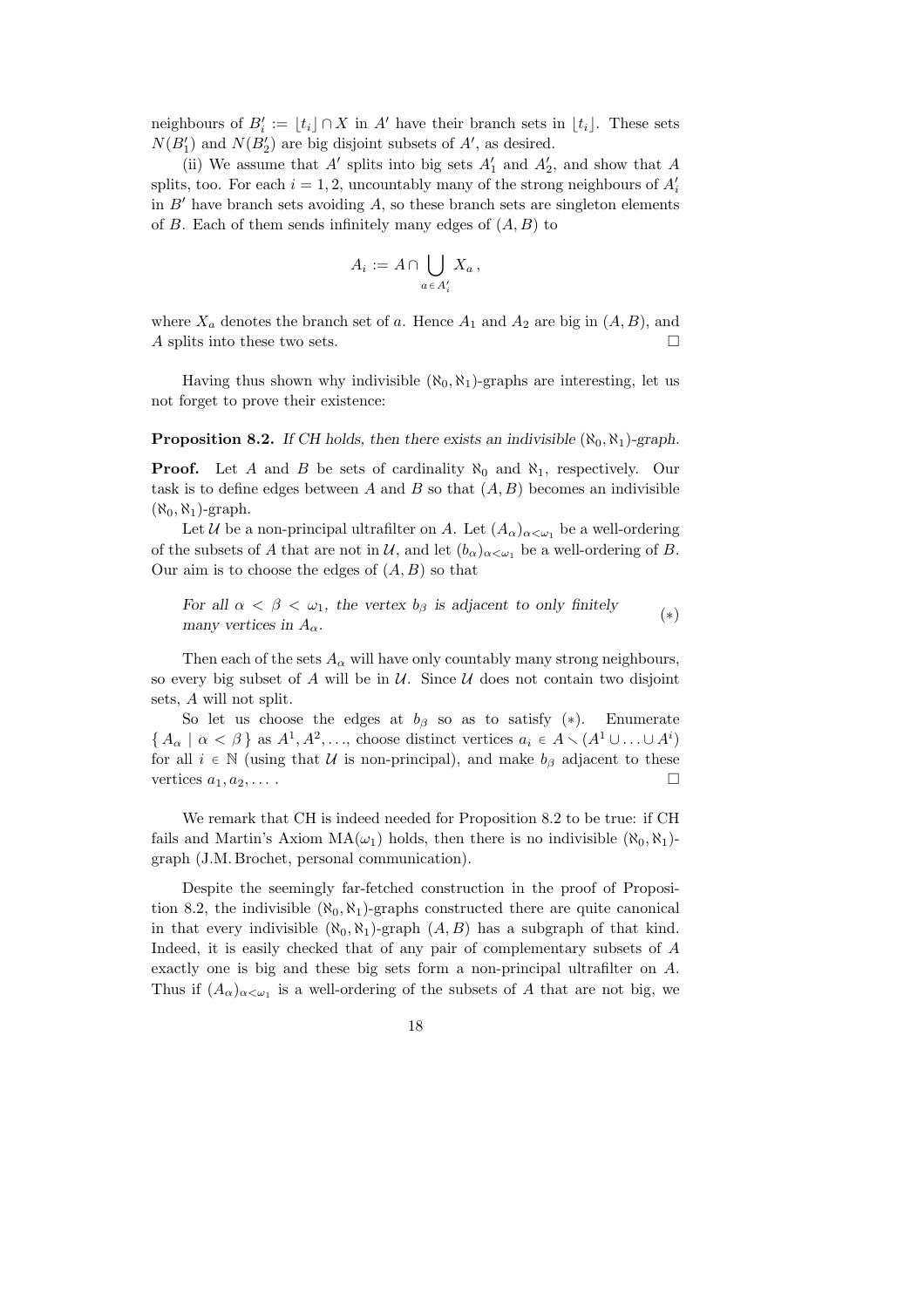may inductively for all  $\beta < \omega_1$  choose  $b_\beta \in B$  from outside the (countably many countable) sets of strong neighbours of the  $A_{\alpha}$  with  $\alpha < \beta$ . These  $b_{\beta}$ then satisfy condition  $(*)$  in the proof of Proposition 8.2.

We do not know whether indivisible  $(\aleph_0, \aleph_1)$ -graphs giving rise to the same ultrafilter in this way are necessarily minors of each other. Moreover, we do not know whether the two types of  $(\aleph_0, \aleph_1)$ -graph we have seen in this section are essentially all:

**Problem.** Does every  $(\aleph_0, \aleph_1)$ -graph have an  $(\aleph_0, \aleph_1)$ -graph minor that is ei*ther indivisible or of binary type?*

We suspect the answer to this question to be 'no', but have been unable to construct a counterexample.

# **9. A new antichain of infinite graphs**

By the Robertson-Seymour Graph Minor Theorem (see [ 4 ]), there is no infinite set of finite graphs none of which is a minor of any other. Thomas  $[15]$  constructed an infinite sequence of uncountable graphs such that no graph in this sequence is a minor of a later one (hence showing that the uncountable graphs are not well-quasi-ordered by the minor relation), i.e. a sequence containing either an infinite minor-antichain or an infinite descending chain. (Incidentally, Thomas's graphs are all binary trees with tops.) Komjáth  $[12]$  constructed a minor-antichain of size  $2^k$  of graphs of order  $\kappa$ , for every uncountable ordinal  $\kappa$ .

The purpose of this section is to observe that the indivisible  $(\aleph_0, \aleph_1)$ -graphs discussed in Section 8 form minor-antichains of size  $2^{2^{\aleph_0}}$ . So we reobtain the first case of Komjáth's result, yet with a more transparent construction.

Let  $(A, B) \geq (A', B')$  be indivisible  $(\aleph_0, \aleph_1)$ -graphs. Let U and U' be the corresponding ultrafilters of big subsets of *A* and *A* , respectively. For every  $a' \in A'$ , let  $A_{a'}$  be the intersection of the branch set of  $a'$  with  $A$ . It is now easy to check that, for every  $A'' \subseteq A'$ , the set

$$
\bigcup_{a' \in A''} A_{a'} \subseteq A
$$

is big in  $(A, B)$  if and only if  $A''$  is big in  $(A', B')$ ). But this means that  $U \geq U'$  in the Rudin-Keisler pre-order on the ultrafilters on a countable set (see [2]). But for any set of fewer than  $2^{2^{k_0}}$  non-principal such ultrafilters there is another that is incomparable with them all in this pre-order, so we can inductively find an antichain of size  $2^{2^{\kappa_0}}$ . By the construction of Proposition 8.2 these ultrafilters correspond to indivisible  $(\aleph_0, \aleph_1)$ -graphs, which are then minor-incomparable by the observation above.